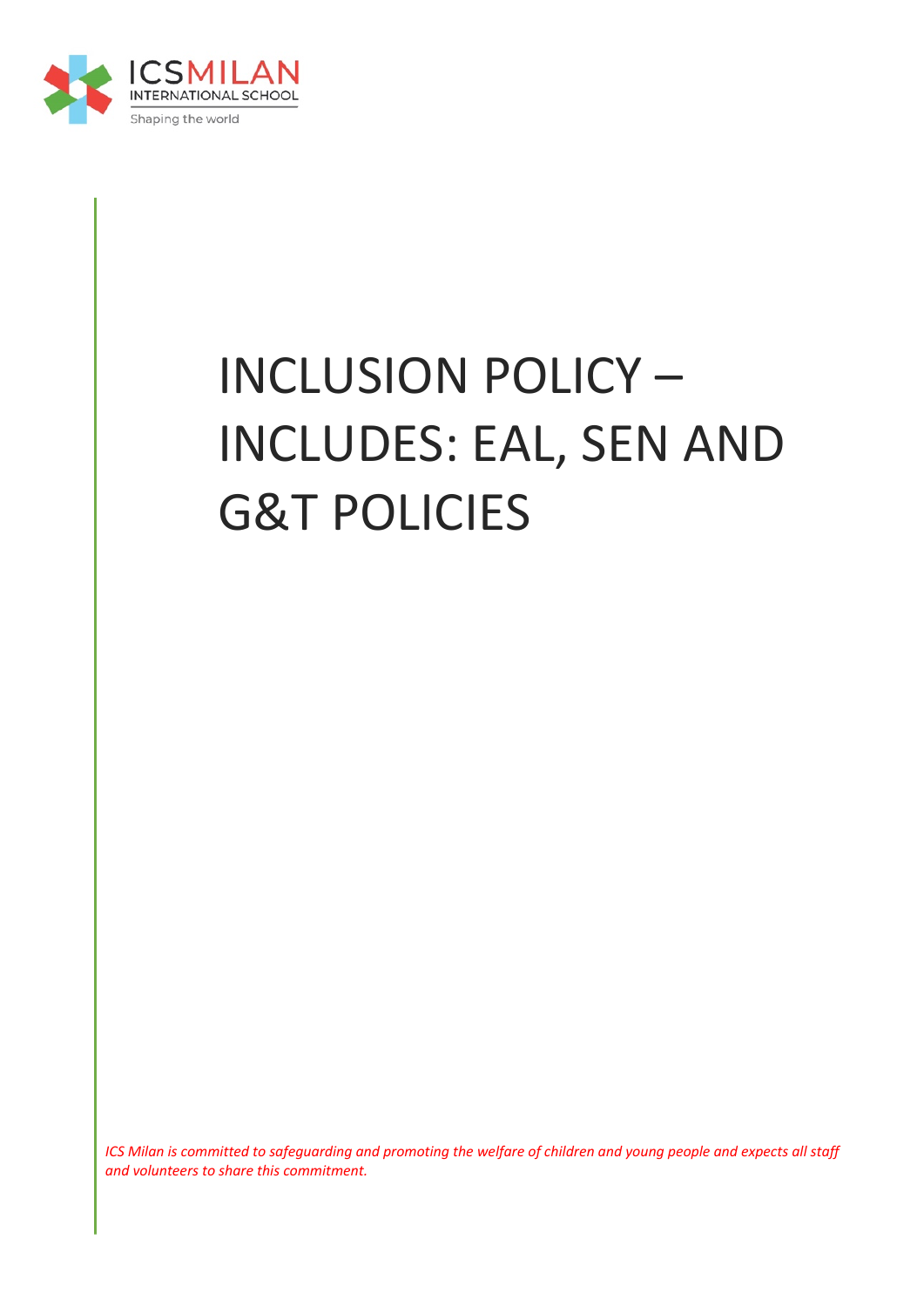

# Inclusion Policy

This policy document is includes:

- **EAL policy**
- **SEN policy**
- **Gifted & Talented policy**
- •

This policy is linked to the following policies:

- Regolamento d'istituto
- Admissions policy
- Language policy
- Assessment policy

#### **MISSION, PURPOSE AND AIMS**

ICS Milan serves a diverse community of students from a range of nationalities, cultures and backgrounds. We offer a broad-based education which uses English as the main language of learning and caters for a range of student abilities. As part of the Globeducate family of schools (https://www.globeducate.com), "we prepare each student to be a global citizen who can shape the world".

#### **Philosophy**

ICS has an inclusive policy which provides each student with the opportunities to fulfil their academic, physical, social and emotional potential. At the same time, we recognise that as a mainstream school offering a challenging program as the main language, our school might not suit all students. ICS recognises that students learn in diverse ways and support is provided for students with a range of learning styles and abilities and for students with mild to moderate learning difficulties. Students with special educational needs outside of this range may be admitted at the discretion of the school Leadership Team and in accordance with regulations from the Italian ministry for education.

ICS is an inclusive community and we believe that no child, individual or family should be excluded from the school on the grounds of age, gender, sexuality, class, family status, means, disability, ethnic origin, culture, religion or belief. All children are given the same opportunities within the school and will have the opportunity to grow and learn in an environment free from prejudice.

#### **Support structure**

For the school to provide the best support for students, we require all families to inform us of any previously identified special educational needs or any instance of students having previously received support. Each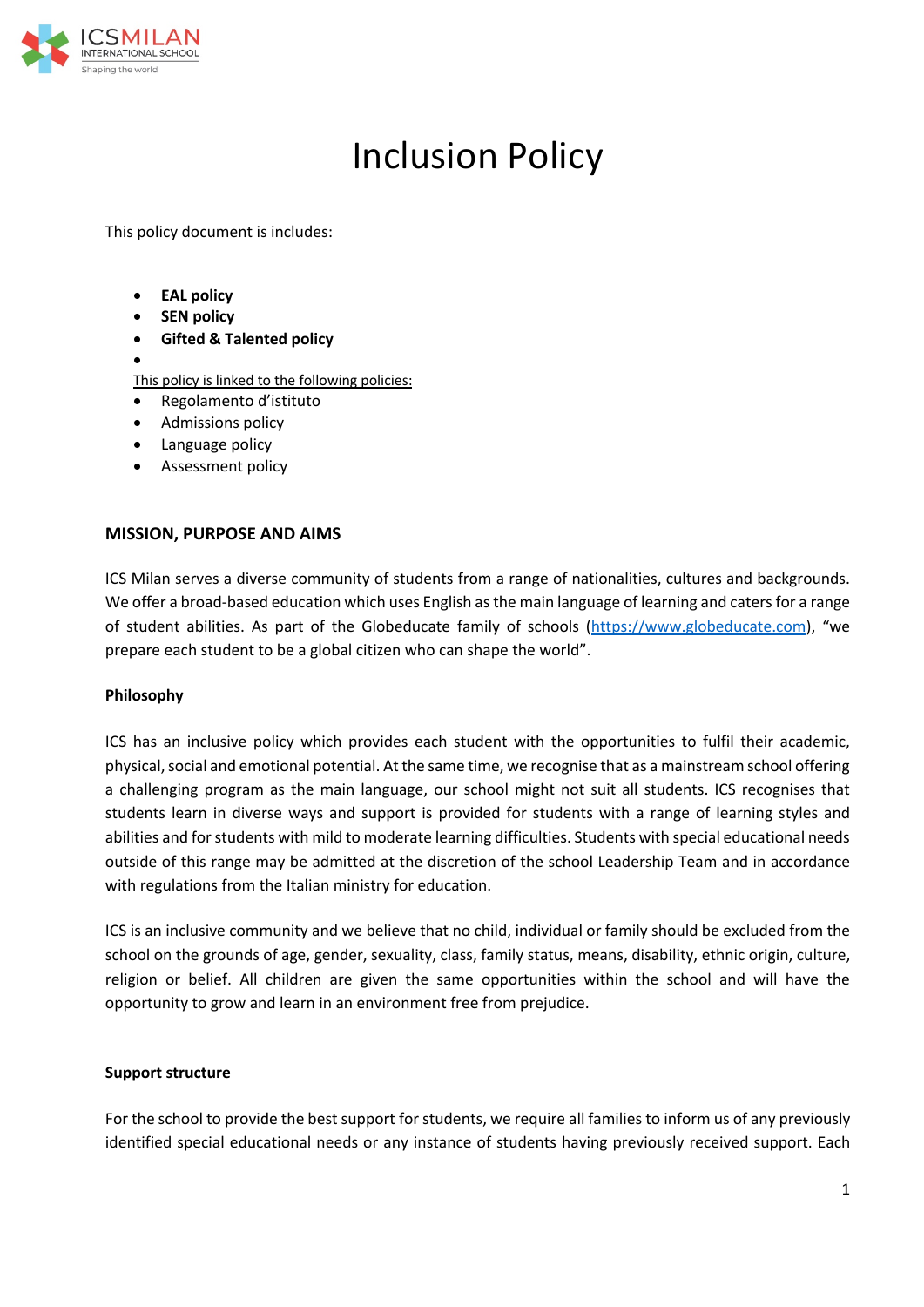

student and their needs will be analysed by the school to ensure we provide the most appropriate support and opportunities for them to fully benefit from our curriculum.

All members of the teaching community at ICS Milan provide learning support as part of their teaching and planning remit. Teachers, assistants, specialists and school leaders regularly meet to ensure the school responds to the needs of each individual child's learning needs. The school provides a structure to assess and support students with mild to moderate levels of learning disabilities and learning difficulties. Depending on the severity of the learning support needed, the learning support team or *Gruppo di Lavoro per l'Inclusione (GLI)* creates an Individualised Educational Plan (IEP)/didactic plan for each student (*Piano Educativo Individualizzato (PEI) o Piano Didattico Personalizzato (Pdp*)). At the beginning of the year, the *GLI*, made up of members of the teaching and leadership staff, develop a *Piano Annuale di Inclusione" (PAI)* /Annual inclusion plan. The group meets bi-monthly to monitor the implementation of the diverse PEI/PDP's. At the end of the year, the group assesses the various plans and proposes adjustments for the following year.

#### **Learning Disability Vs Learning Difficulty**

A learning disability is a neurological disorder. Students with learning disabilities may have significant difficulties in the acquisition and use of listening, speaking, reading, writing, reasoning or mathematical abilities. A learning disability is a permanent condition and requires support to help the student develop awareness and strategies to deal with their disability in order to be successful at school and in life.

Learning disabilities require diagnosis and some of the more common forms are:

- Dyslexia
- Dysgraphia
- Dyscalculia
- Mild autism
- ADHD
- Non-verbal learning disabilities
- Auditory and Language Processing Disorder (APD & LPD)

A learning difficulty, on the other hand, is generally temporary and with time and support will eventually disappear. They are usually caused by external factors (educational/environmental) or from emotional issues.

Teachers may be able to spot behaviours which indicate learning disabilities but cannot diagnose them. If a student is demonstrating signs of a learning disability, parents will be asked to have their child evaluated by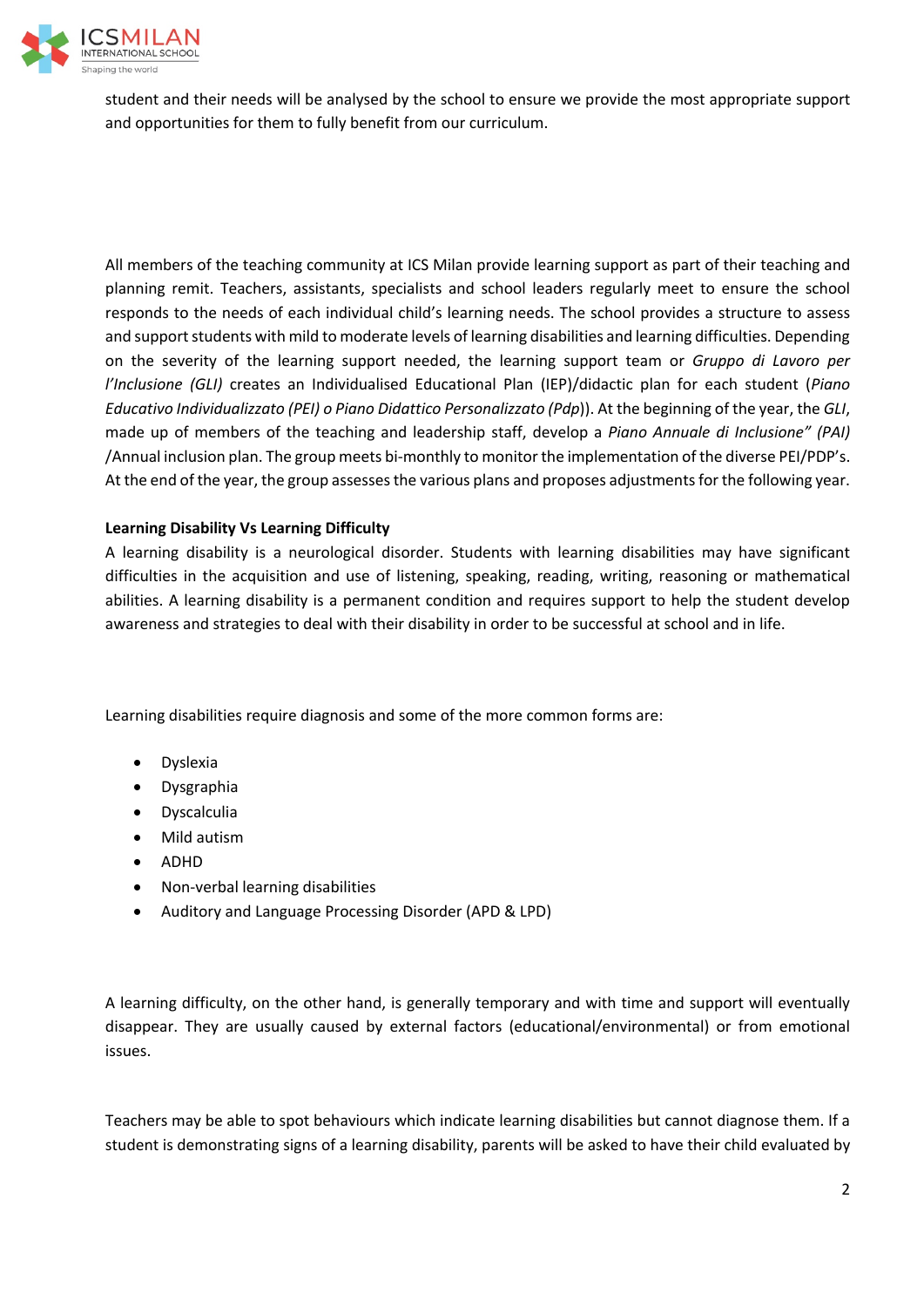

an outside agency to ascertain whether their child has a learning disability. The school may recommend an agency to carry out the tests but it is ultimately the parents' responsibility to follow through on the schools request. Once a diagnosis has been received, the school will work closely with the families and the external support to ensure the student gets a unified approach to meeting their needs. In some instances, in-school support from an external support teacher may be required. In this case, a contract will be drawn up between the school, the family and the support provider to ensure the student receives the best support necessary for them to access the curriculum. Payment for external support lies with the family. The ministry for education (MIUR) may provide some financial support. Assistance with the application process for financial support will be provided by the school.

# **Differentiated learning**

Differentiated learning tasks allow students with learning disabilities and learning difficulties to access the curriculum. These tasks provide the learner with an alternative means of engaging with the concepts and content of the lessons (e.g using the accessibility features on the iPad). Students may also be assessed using alternative assessment models and tools (for example they may be assessed orally or be allowed to use technology to demonstrate their learning). Criteria for assessment will be based upon an evaluation of the individual students learning needs. See assessment policy for further details.

# **EAL and language support**

ICS Milan does not recognise difficulties in language acquisition as a learning difficulty. Students with language difficulties will be supported by the language department. See language policy for further details.

# **Roles and responsibilities**

# **Early Years**

Class teachers

- Monitor student behaviour and record observations
- Provide regular feedback to all families regarding developmental progress
- Create an IEP/PEI/PDP if required
- Create differentiated learning tasks
- Provide feedback to the GLI/Early years coordinator
- Contact the parents in cases of concern

# **Primary school**

Class and Italian teachers:

- Monitor student behaviour and record observations
- Create an IEP/PEI/PDP if required
- Create differentiated learning and assessments tasks
- Provides feedback to the GLI/Primary/Italian coordinator
- Contact the parents in cases of concern

# **Secondary School**

Subject teachers

• Monitor student behaviour and record observations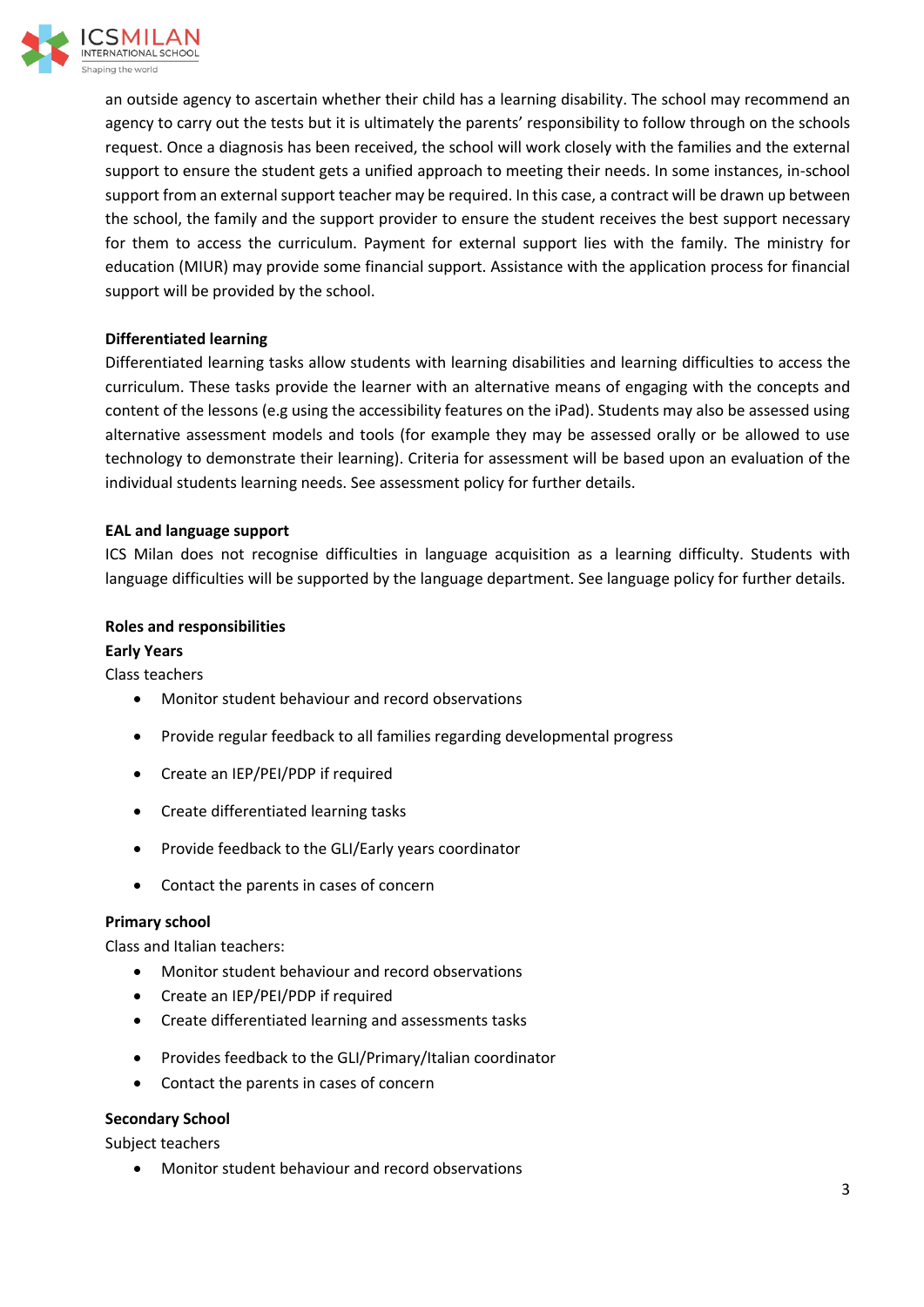

- Create differentiated learning and assessments tasks
- Feedback to form tutor and GLI/MYP/Italian coordinator
- Participate in meetings with parents

#### Form tutor

- Follows student progress and helps to resolve small issues
- Creates awareness of student issues and creates support strategies with teachers, parents and students.
- Communicates with GLI/MYP/Italian coordinator to prepare IEP/PEI/PDP
- Record keeping
- Keeps staff informed of progress and reports to the GLI/MYP coordinator

#### **School coordinators**

All school coordinators are members of the GLI (Gruppo di Lavoro per l'inclusione) which is ultimately responsible for the creation and implementation of the inclusion policy throughout the school.

# EAL Policy

#### **Typical EAL Learner Profile and the Implications for the ICS Milan**

ICS Milan educates students with a wide range of language abilities from differing national and social groupings. This gives rise to the need for English as an Additional Language (EAL) support across the school, both in class and EAL withdrawal classes. EAL students often have experience in different educational systems and gaps in knowledge may well exist as a result. Programmes therefore, are flexible and cater to the individual needs of the students.

As part of the initial entrance assessment, students from a non-native speaking background are usually assessed so as to establish whether EAL provision is necessary and the likely amount of language support required. Further to this students will be assessed at the beginning of the school year to ensure that they are placed on the appropriate EAL programme.

In addition, a sizable group of second-language learners comes from the Italian community. These students will often be very fluent, but may well require support in writing, technical vocabulary and language processing and scaffolding in order to fully access the curriculum.

#### **Rationale and Aims**

English is the predominant medium of communication and learning at ICS Milan. In Early Years, 100% of the curriculum is delivered in English. In Primary and Middle Years, around 80% of the curriculum is delivered in English to non-native English speakers (around 20% is assigned to the delivery of the Italian progrmme as part of the school's Paritaria status) The aim of the EAL Department is to enable all students who are learning English as an Additional Language (EAL) to acquire the necessary language skills required for day to day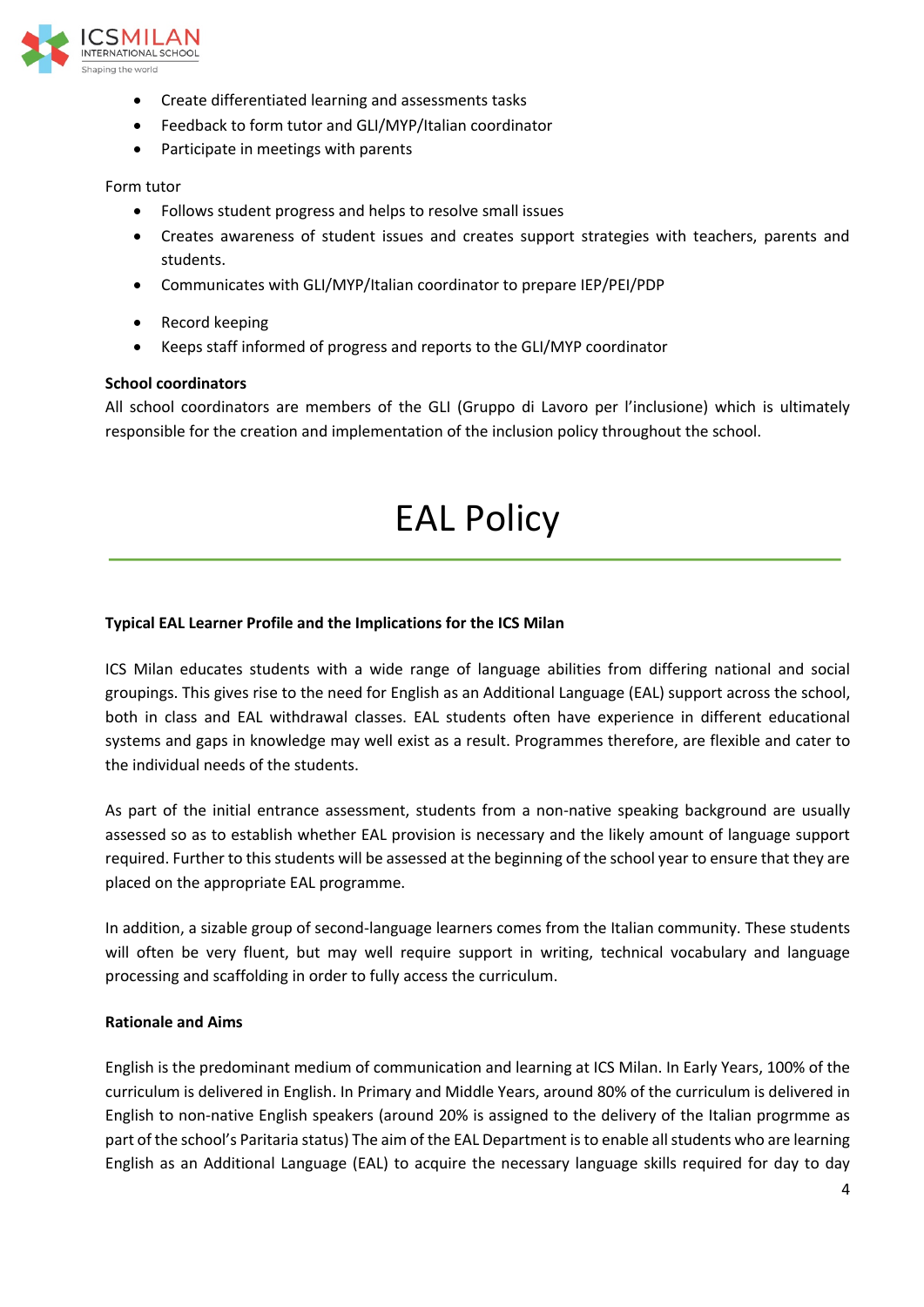

participation as well as academic success in all aspects of the curriculum.

The EAL provision in the school is led by the Head of Additional Languages and EAL. The Head of Department works closely with the EAL team to develop and deliver personalised programmes. EAL is taught across the Primary and MYP programmes.

#### **Departmental Aims**

- to provide personalised programmes for all EAL students in order to enable them to access mainstream subjects and integrate successfully into ICS Milan community
- to provide a learning environment where students feel confident in expressing themselves in English
- to enable students to reach their full potential and participate fully in all subjects through the use of English

• to raise the level of EAL-informed teaching in mainstream classes, by offering INSET and support to the wider school.

The majority of our students have varying degrees of EAL requirements if we include those who are mainstreamed but do not have English as a first language. This means that the EAL Department must endeavour to provide a range of courses that focus not only on traditional EAL requirements, but seek also to provide more specialised EAL courses and support in mainstream classes.

Students learning English as an Additional Language have skills and knowledge about language similar to monolingual children. They have content knowledge of subjects studied that they may not be able to express. The EAL Department and the wider school recognises and actively differentiates between content knowledge and linguistic ability. The ability of students to participate in the full curriculum may be well in advance of their communicative skills in English and this is acknowledged.

#### **Entrance Assessment and Further Tracking**

#### **Entrance Assessment**

All Secondary School applicants who do not have English as their first language or their principal language of communication should expect to be assessed by an English language specialist on entry, in order to determine their level of English proficiency for appropriate placement and grouping.

In Years 7-11 assessments are used to determine a student's linguistic ability. The assessment includes a face-to-face interview conducted in English. A short free writing assessment may also be used to assess the standard of Academic English of the applicant.

In Primary school, a judgment about the need for an assessment is made by the interviewer. If reports indicate a level of proficiency sufficient to learn well in a classroom situation, then no assessment is required.

#### **Further tracking**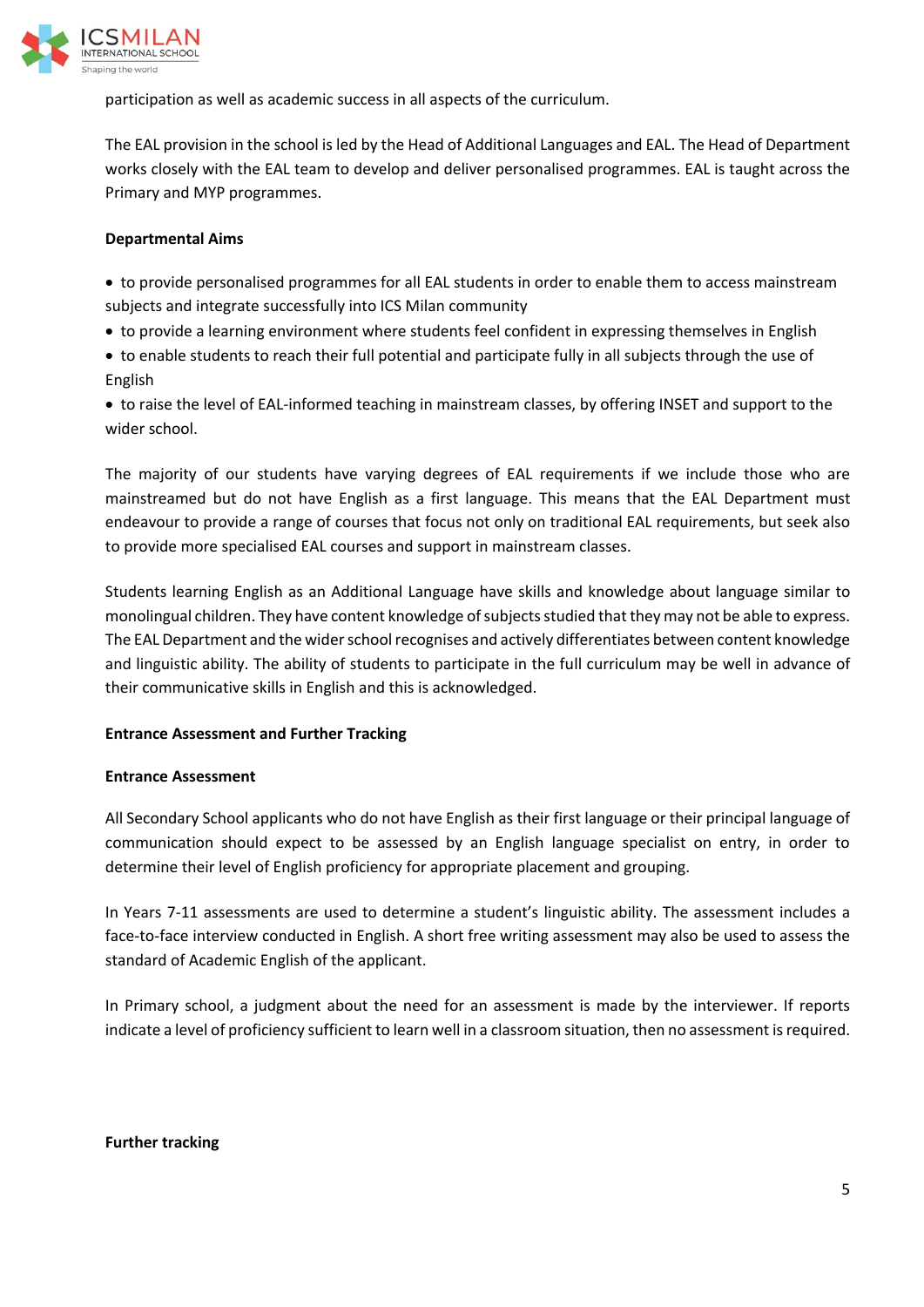

In Primary and Secondary, as well as completing formative assessment in lessons, EAL students complete summative assessment at the end of each term. At this point a decision is made as to whether the student's EAL provision should be reduced, increased or discontinued. All entrants into Year 7 are assessed at the start of the year on their level of vocabulary and grammar. All EAL students are tracked using the Bell Foundation's EAL Assessment Framework for Schools.

The framework covers four skills reading, listening and understanding, speaking and writing and students' move across 10 steps. Throughout the school year, samples of students' work from both EAL and mainstream classes are collated and there is a regular dialogue between teachers to monitor their progress across the steps. Once reaching step 8 or above on all four skills students generally no longer need specific and targeted EAL support.

Here is the link to the Bell Foundation EAL Assessment page with gives an overview example of how student progress can be assessed.

# https://www.bell-foundation.org.uk/app/uploads/2018/07/EAL-Assessment-Framework-for-Schools-Primary.pdf

There may be occasions when a student who is struggling with mainstream study will be required to rejoin an appropriate EAL programme. Although parental concerns are considered, the final decision on placement is made by the Head of the Primary School or the Head of Years 7-11, on the informed recommendation of the EAL Coordinator.

## **Referral Procedure**

**Where teachers have concerns regarding a student's language proficiency, they should:** 

- Contact the EAL Coordinator who will arrange an EAL assessment
- Following the assessment, the EAL Coordinator, relevant EAL teaching staff and the mainstream teacher will discuss whether the student's level is due to language-related difficulties or if other factors such as SEN or attitude are also having an effect
- Based on this discussion (and assessments), the student would be either offered EAL support and/or SEN support
- Parents will be informed of the provision to be offered

## **English as an Additional Language (EAL) Programmes**

## **Primary School**

In the Primary School EAL provision is tailored to meet the needs of individual students and is focused around a mixture of targeted withdrawal support and in-class support. The emphasis for children starting the school with low levels of English is to provide them with survival language so that they can integrate and socialise successfully throughout the school day. As their English improves the emphasis moves to helping students learn low frequency subject specific vocabulary, improving grammatical accuracy and being able to write successfully in different styles and genres.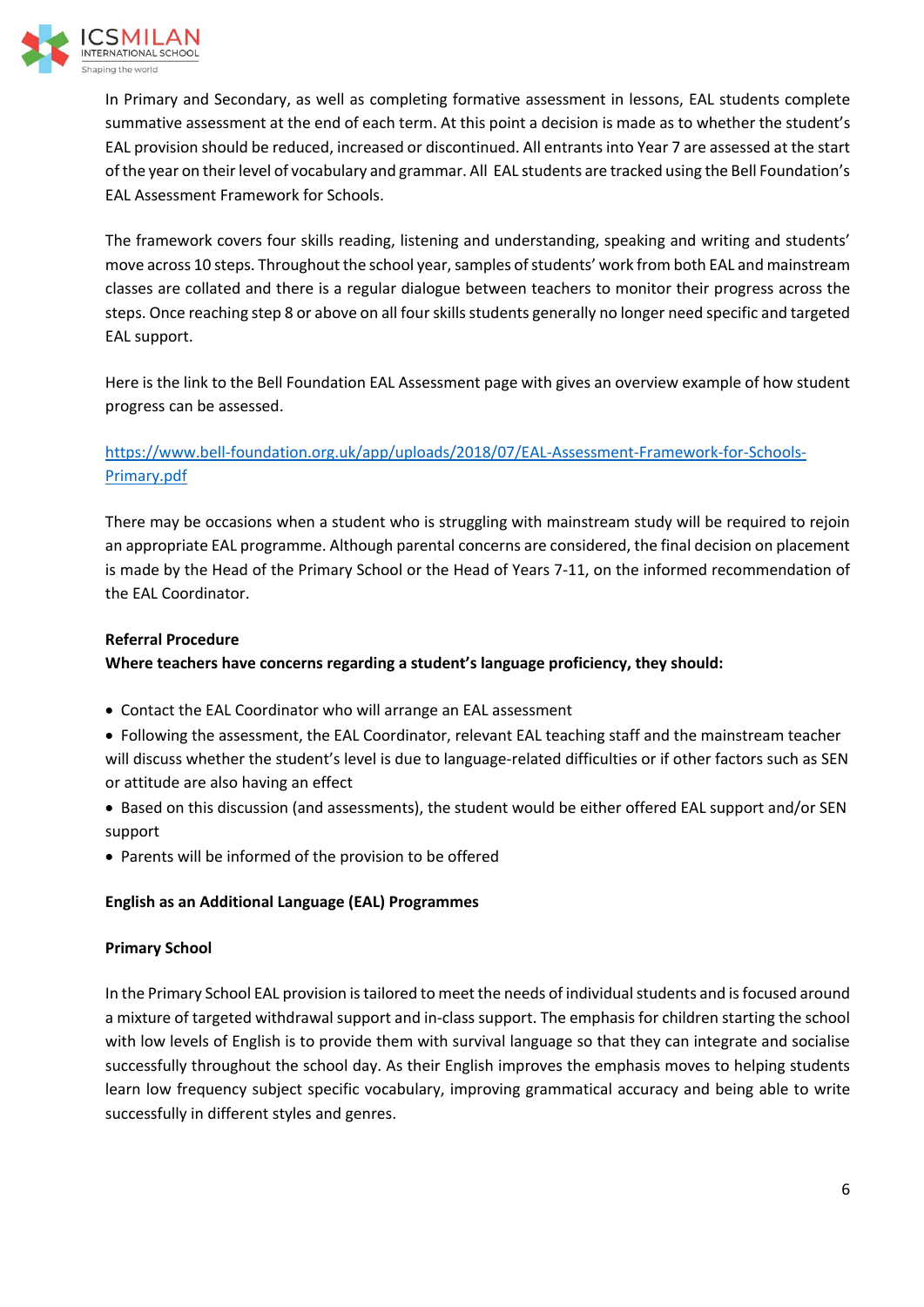

NB. General in class language support is provided by the school as part of the curriculum offering for all students.

A variety of materials is used when providing EAL support in the Primary school, this means there is a degree of flexibility to meet individual needs. Through discussion EAL and mainstream teachers decide at which points during the term it is more effective to support students in-class to ensure that they continue to progress. In Primary, students receive EAL support through 3 different packages Level 1, 2 and 3. Each package includes a mixture of targeted EAL lessons, small group support and online English lessons.

#### All 3 packages, Level 1, Level 2 and Level 3 contain:

• **Targeted 1:1 support to** match the needs of the student and will likely cover areas such as survival English, grammar for writing and curriculum topic vocabulary. This support may be given in class or outside the classroom in the EAL work area, depending on the needs of the student or the context of the lesson.

• **Small group support (up to 5)** which is usually given during literacy lessons and the EAL teacher will work with the mainstream teacher to provide activities to scaffold the student's learning in the mainstream class

• **Online lessons which** focus on 3 key areas; survival English, curriculum content and phonics

#### **Number of Periods of EAL Support**

The EAL provision differentiates between Level 1. Level 2 and Level 3 packages.

**Level 1** = approximately 8 -10 periods of support - a mix of small group and targeted support **Level 2=** approximately 5 – 7 periods of support - a mix of small group and targeted support **Level 3 =** approximately 2 –4 periods of support - a mix of small group and targeted support

NB. We use the Bell Foundation EAL assessment framework (https://www.bell-foundation.org.uk/app/uploads/2018/07/EAL-Assessment-Framework-for-Schools-Primary.pdf) to assess student progress and to determine at what stage the level of ' package ' support needs to be reduced and/or withdrawn. The EAL department, along with the teachers will advise parents of progress in EAL of their child on a termly basis.

#### **Secondary School**

#### **Pre-entry**

A programme of EAL support for preparation for entry to the Secondary school is offered to students from the point of enrolment. Students are individually assessed and a bespoke programme is designed and delivered by our in-house teaching staff. Lessons take place in person or online from 16.15 Monday-Friday. The level and duration of support will be dependent on student needs and progress and will be discussed with the family.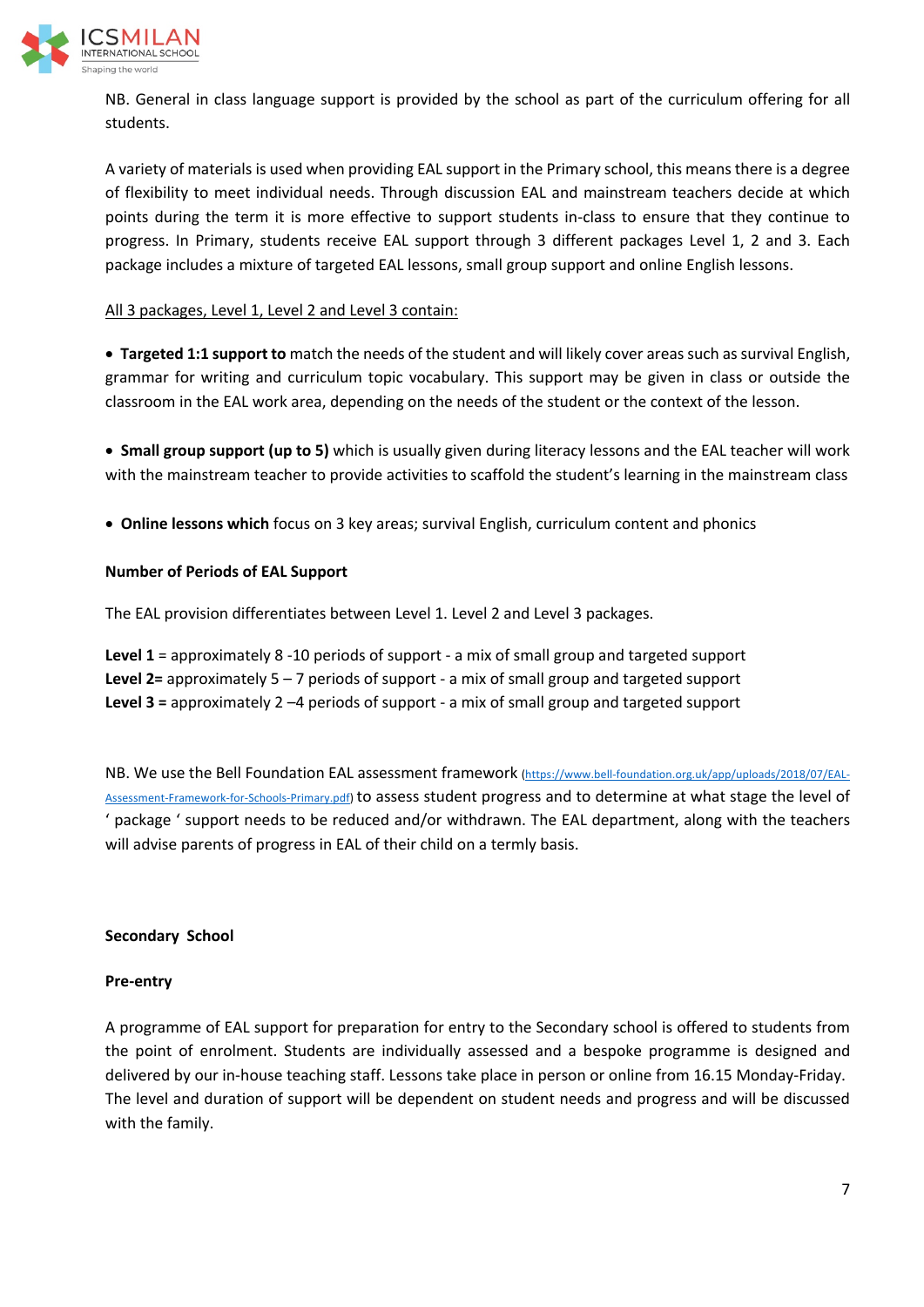

#### **Post Entry**

In MYP Years 7-11, all students take either English Language Acquistion or English Language and Literature. Generally, students who need to focus on raising their level of English proficiency will be placed in the English Language Acquisition class.

NB. General in class language support is provided by the school as part of the curriculum offering for all students.

If students need a greater level of support in English, they will receive EAL support through 3 different packages Level 1. Level 2 and Level 3.

#### All 3 packages, Level 1, Level 2 and Level 3 contain:

• **Targeted 1:1** support to match the needs of the student and will likely cover areas such as survival English, grammar for writing and curriculum topic vocabulary. This support may be given in class or outside the classroom in the EAL work area, depending on the needs of the student or the context of the lesson. Students may be withdrawn from Additional Language lessons (French/Spanish/Italian) for individual lessons.

• **Small group support,** (up to 5) which is usually given during English Language Acquisition lessons and the EAL teacher will work with the subject teacher to provide activities to scaffold the student's learning in the subject class.

• **Online lessons which** focus on 3 key areas; survival English, curriculum content and phonics

#### **Number of Periods of EAL Support**

The EAL provision differentiates between Level 1. Level 2 and Level 3 packages.

- **Level 1** = approximately 8 -10 periods of support a mix of small group and targeted support
- **Level 2 =** approximately 5-7 periods of support a mix of small group and targeted support
- **Level 3 =** approximately 1–4 periods of support a mix of small group and targeted support

In the Secondary school, we use a range of assessment tools to measure progress in English, (MYP criteria, Bell Foundation Assessment Framework, professional teacher evaluation etc) to determine at what stage the level of 'package 'support needs to be reduced and/or withdrawn. The EAL department, along with the teachers will advise parents of progress in EAL of their child on a termly basis.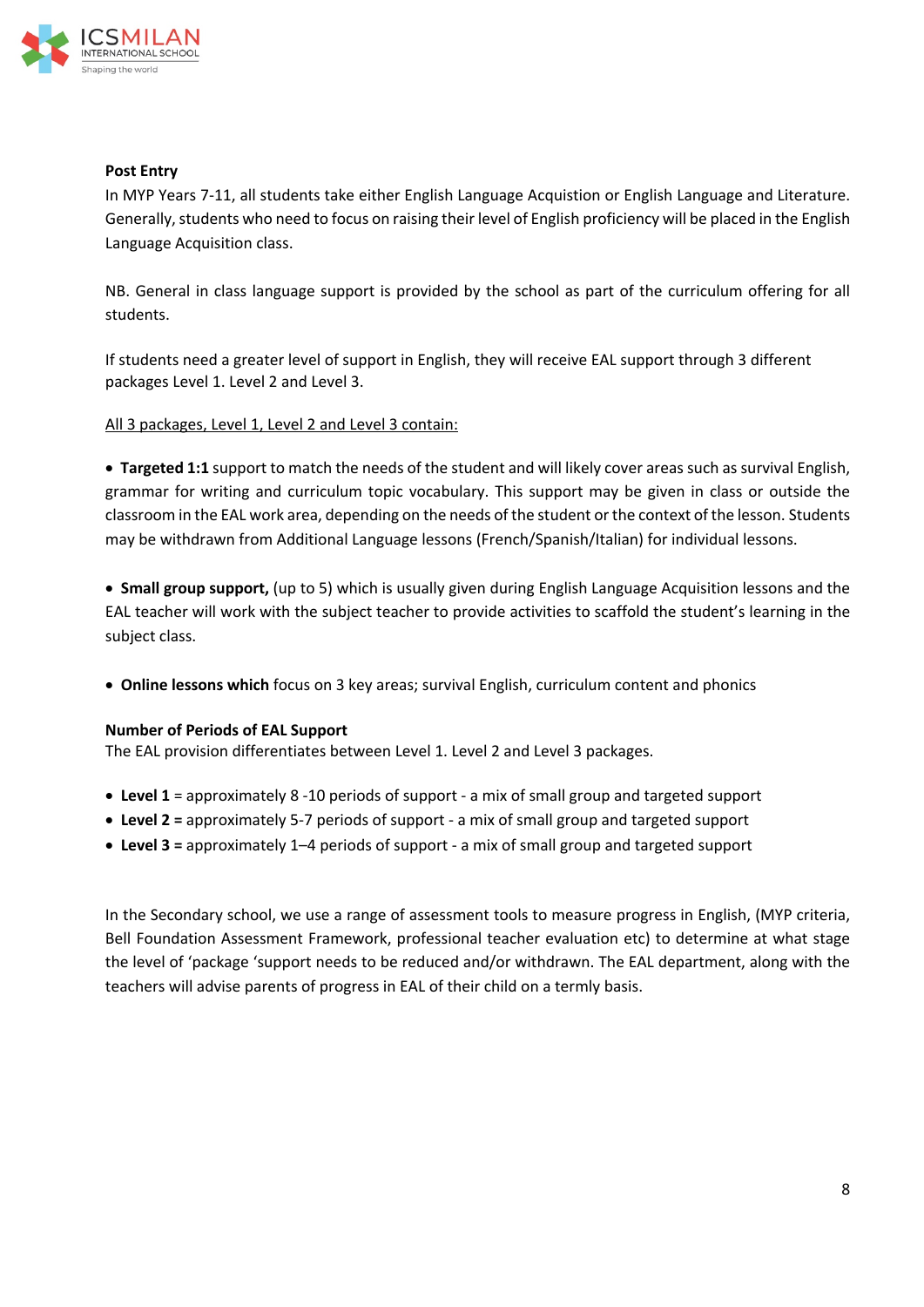

# SEN Policy

ICS Milan aims to offer a fully inclusive education, taking into account their ability and needs and removing the barriers to learning and participation in the School community. Some students will have specific barriers to learning that will require particular action by the School and this policy outlines the procedures. As a *scuola partiaria* and *parificata,* we adhere to the guidelines and rules for inclusive education as in the Legislative Decree No. 96 of August 7, 2019, on the Promotion of School Inclusion for Students with Disabilities (L.D. No. 96).

## **The Aims of the Policy are to:**

- ensure students with additional learning needs (ALN)/special educational needs (SEN) are identified, assessed and provided for;
- create a learning environment suitable for each child;
- ensure all students have access to the curriculum in an inclusive way;
- make clear the expectations of all partners in the process;
- ensure that parents are able to play their part in supporting their student's education.
- Ensure that parents take full responsibility for availing themselves of the learning support recommended to them by the school and/external authorities

#### **The Role of the Special Educational Needs Coordinator**

The Special Educational Needs Coordinator (SENCo) manages the day to day operation of the policy and team. S/he:

- co-ordinates the provision for and manages the responses to students's needs;
- supports and advises colleagues;
- oversees the records of all students with special educational needs;
- acts as the link with parents;
- manages a wide range of resources, material and staff to enable appropriate learning provision.

#### **The Role of Learning Support Teachers and Assistants**

Teachers working as part of the Learning Support Department (LSD) support the identification, assessment and implementation of learning support across the School, and ensure differentiation strategies are implemented in the classroom setting.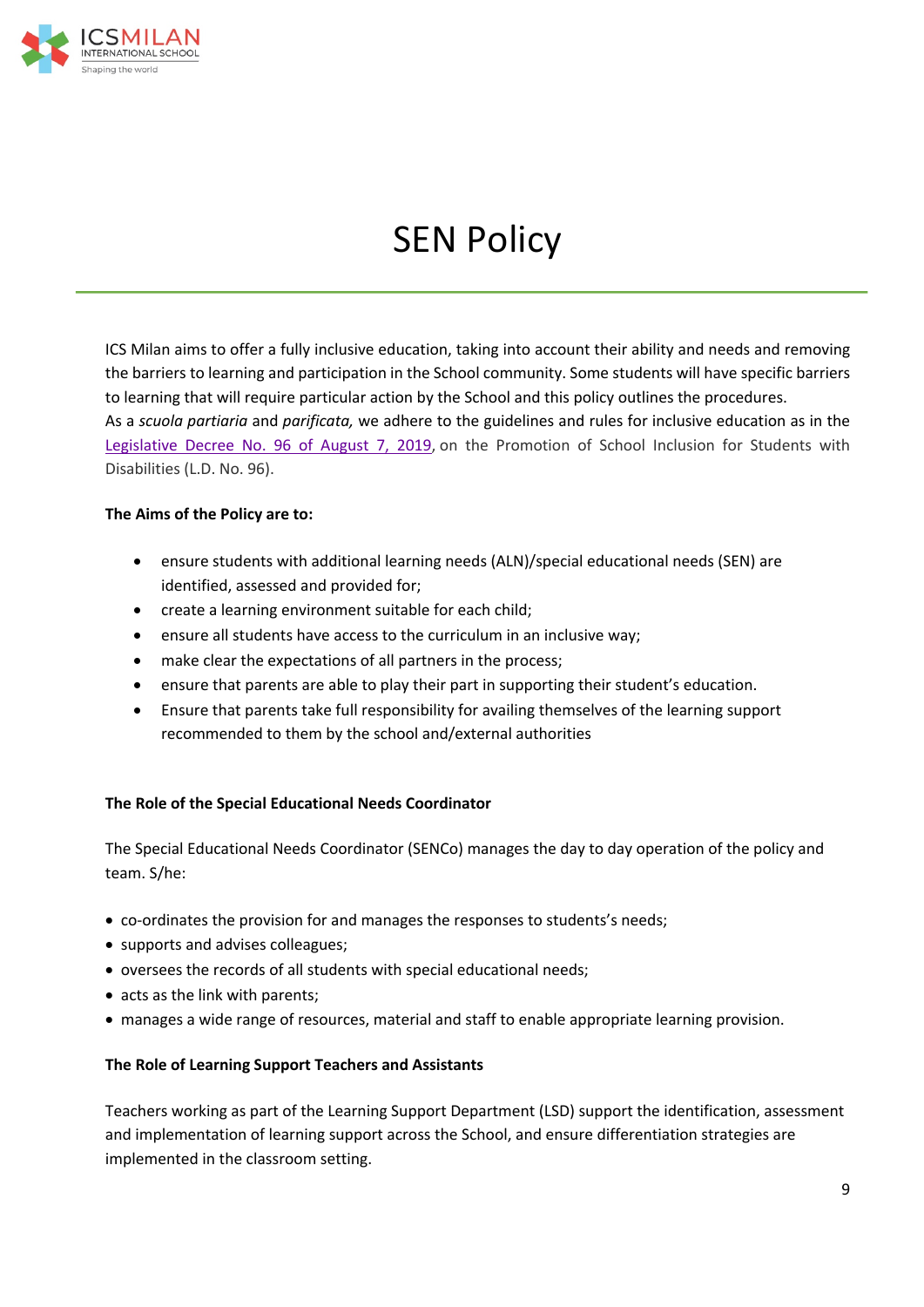

#### **Learning Support at ICS Milan**

ICS Milan provides a broad and balanced curriculum that meets the specific needs of all individuals and groups of students. During lesson planning teachers set suitable learning challenges and respond to students's diverse learning needs. Some students, however, may have barriers to learning or additional learning needs (ALN) that will require additional action by the School to ensure that they are able to meet the demands of the mainstream curriculum.

The need for learning support may arise at any time throughout a student's education. It may persist for brief or much longer time periods and require assessment and a possible plan of action to be formed and recorded.

The LSD operates across the whole school. Its objective is to work together with teachers to provide an optimum learning environment that assists all students to access the mainstream school curriculum. Identification and assessment of learning difficulties is a collaborative effort, as experienced teachers highlight issues that may be barriers to a student's learning. Assessment by the LSD allows for a comprehensive profile of a student's strengths and areas for development to be collated. This information is then used to develop a Learning Support Summary which is shared with teachers, parents and the students themselves. Additional learning support may include consultation with teachers on classroom management, in-class support, withdrawal small group work, 1:1 support, monitoring of students or ensuring special exam arrangements are in place (internal exams and MYP *from 2023* or IB Diploma exams *from 2025*).

#### **Educational Inclusion**

At ICS Milan we aim to offer excellence and choice to all of our students, irrespective of ability or learning needs. We have high expectations of all our students. We aim to achieve this through the removal of barriers to learning and participation. It is integral to our school ethos that all students feel that they are a valued part of our school community.

A difficulty with some aspect of learning can be identified as a cause of concern at any point throughout a student's academic career. A student's diverse needs are planned for and differentiated for as they progress within the educational setting. Given their age, young learners are quite likely to commence at ICS Milan with no identification of any special learning needs. However, over time specific issues may emerge which require identification, assessment and support. New students seeking enrolment at ICS Milan with an identified special needs issue are offered a place based upon the ability of the School to ensure that the student's learning needs are able to be met. This may include a combination of classroom differentiation strategies together with individual or group support by the LSD.

#### **Access to the Curriculum**

All our students have an entitlement to a broad and balanced curriculum. Some of our students will require a curriculum which is adapted in order to:

- understand the relevance and purpose of learning activities
- experience levels of understanding and rates of progress that bring feelings of success and achievement.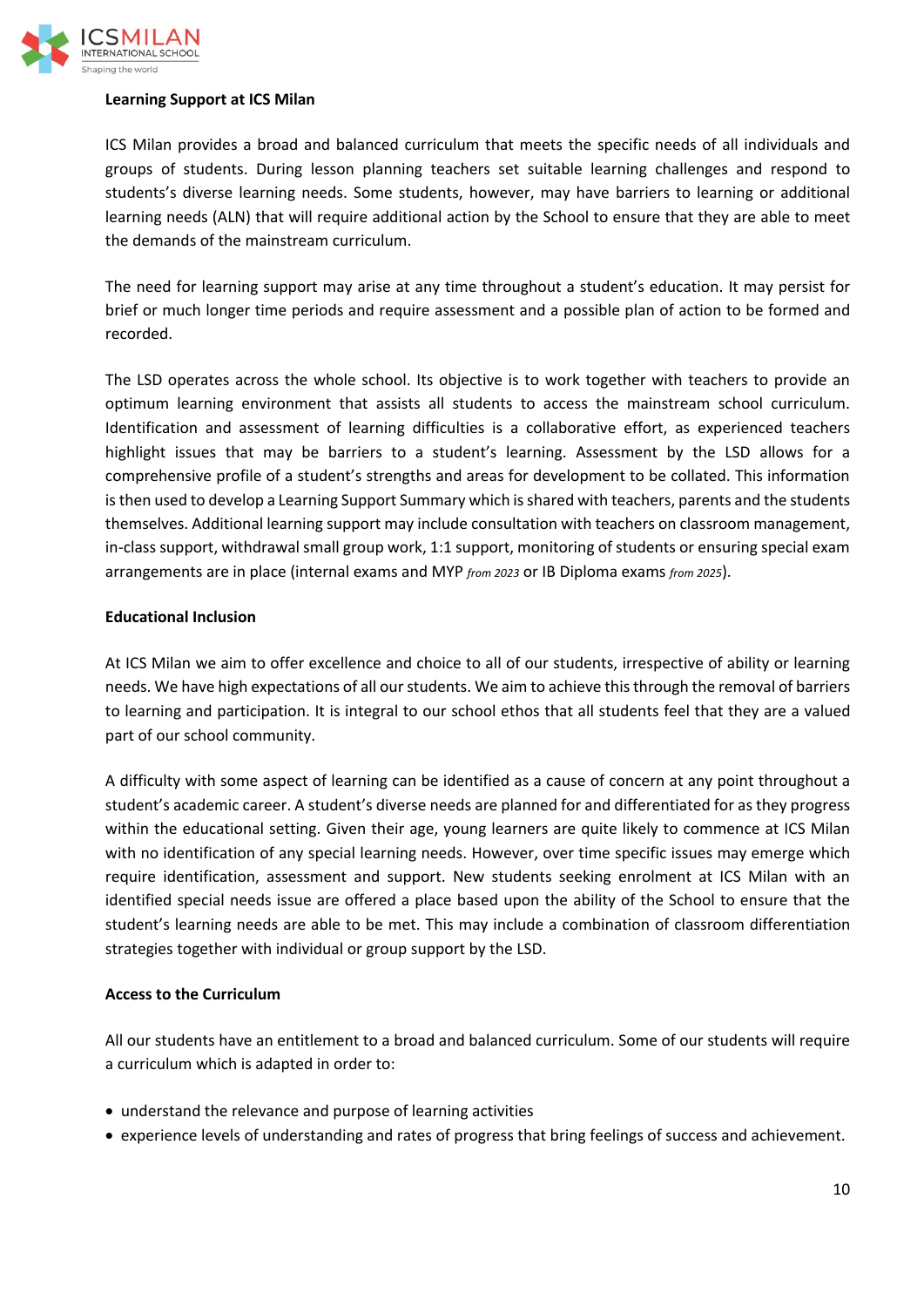

Class and subject teachers use a range of strategies to meet students' individual learning needs. Lessons have clear learning objectives, work is differentiated within the classroom setting allowing students to achieve success and assessment is used to inform the next stage of learning. Learning support teachers assist class and subject teachers to deliver a more specific intervention and to assist parents to better support their child outside of school.

#### **Identification, Assessment and Planning Procedures**

When seeking admission for their child, parents are required to disclose to the School whether their son/daughter has an existing or suspected special educational need, whether diagnosed or not. Failure to reveal relevant information may not only compromise the quality of a student's education, but may result in the forfeiture of a place in the School. Disclosure of learning needs is essential to ensure that the School is able to meet the needs of every student and hence promote their learning.

Some students will only have a learning difficulty identified as their learning progresses. The LSD has a key role in identification of learning needs, the subsequent provision of support and the recommendation of additional support provided by external providers. Where possible, using existing resources, the School will seek to meet the needs of a child with an additional learning need.

#### **Identifying an Additional Learning Need**

Where parents have concerns they should first discuss these with the subject or class teachers or Heads of Phase (EY, Primary, MYP) who then gather relevant information and discuss this with the SENCo where appropriate.

Teachers make careful observations of all students in their class. If there are issues of concern, teachers may seek further information from other teachers, may discuss the issues with the SENCo, Heads of Phase. The issues of concerns are then discussed with parents and permission is sought from parents by the class teacher (Primary School) or Head of MYP/DP (Secondary School) for the student to be assessed by the LSD.

In addition to parental disclosure (either via the admissions process or once the student is on roll) or ad hoc referral from a member of staff, assessment data may be used to identify an additional learning need. At least annually, all staff are invited to identify any students with additional learning needs.

#### **Assessment**

Once a referral form has been completed , samples of work providing evidence for the difficulty are collated and an assessment plan has been formulated, a series of assessment sessions are then arranged during the school day.

All assessments undertaken at ICS Milan use materials that are approved for use in the educational setting. Should we require assessment that can only be undertaken by a specialist (such as an educational or child psychologist, audiologist, speech therapist, ophthalmologist, etc.), we first discuss this with parents and provide a range of contact details where possible. These professionals can be contacted privately or sometimes through the National Health Service (usually Italian only).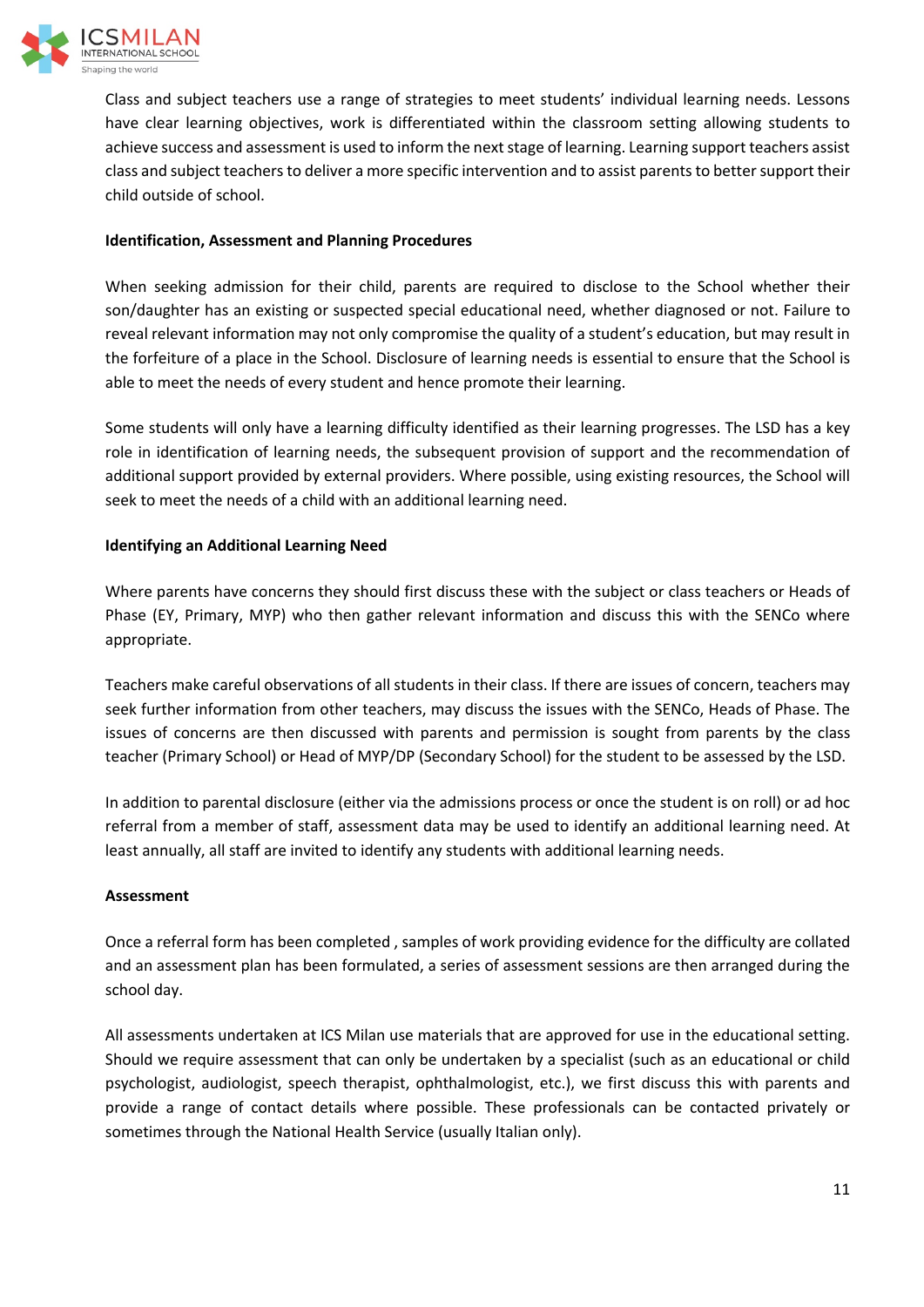

Assessment is an individual process, usually taking between 1-4 lessons, and is conducted during the School day. This usually occurs over a 1-2 week period. Where external assessment has been requested, the time span can vary.

#### **Feedback of Assessment Results**

Once testing is completed and an assessment report is written, parents are then contacted for an appointment. This appointment usually takes place with the parent/s, SENCo and the class teacher or subject teacher and/or Heads of Phase, and often with the student themselves in the Secondary School. Where an external referral is recommended a written referral report will be provided. 

#### **Provision for Identified Additional Learning Needs**

Once assessment has been completed and shared with parents, and student (at an appropriate level for their level of understanding), a summary report is written and made available to all teachers working with that student. This report outlines the presenting difficulty and specific strategies for the classroom. A Learning Support Summary is developed to address the specific areas of learning difficulty and records short term targets and teaching strategies to be used to encourage successful progress in the Primary School with more general classroom strategies that can be employed across subject areas in the Secondary School.

#### **Learning Difficulties within the School**

A large part of the LSD's work in the Primary School is working with students who do not have a *diagnosed*  learning support need. Learning support needs within the School are varied and the specific nature of the pattern of difficulties is unique for each student. Many students do not have a diagnosed learning need, but may be experiencing difficulties in the following areas:

- Literacy (reading, writing, spelling, comprehension)
- Numeracy (organisation, sequencing, memory)
- Communication (articulation or in social communication)
- Behaviour (concentration, organisation)
- Physical (hearing, sight, co-ordination affecting fine or gross motor control)
- Memory or speed of processing information.

Some students will have a diagnosis of a Specific Learning Disorder (dyslexia, dysgraphia, dyspraxia, dyscalculia, specific visual, hearing or physical difficulties, language and communication disorders or attention related disorder, etc.). Formal diagnosis of a Specific Learning Disorder is undertaken by a professional external to the School.

When a formal diagnosis of a Specific Learning Disorder is received, parents are expected to follow and accept the recommendations for the specific learning support offered to their child – whether provided by the school, funded externally by education authorities or by parents.

Please note :- ICS Milan cannot guarantee progress in learning nor access to the full curriculum in cases where the formally recommended learning support is not followed or accepted.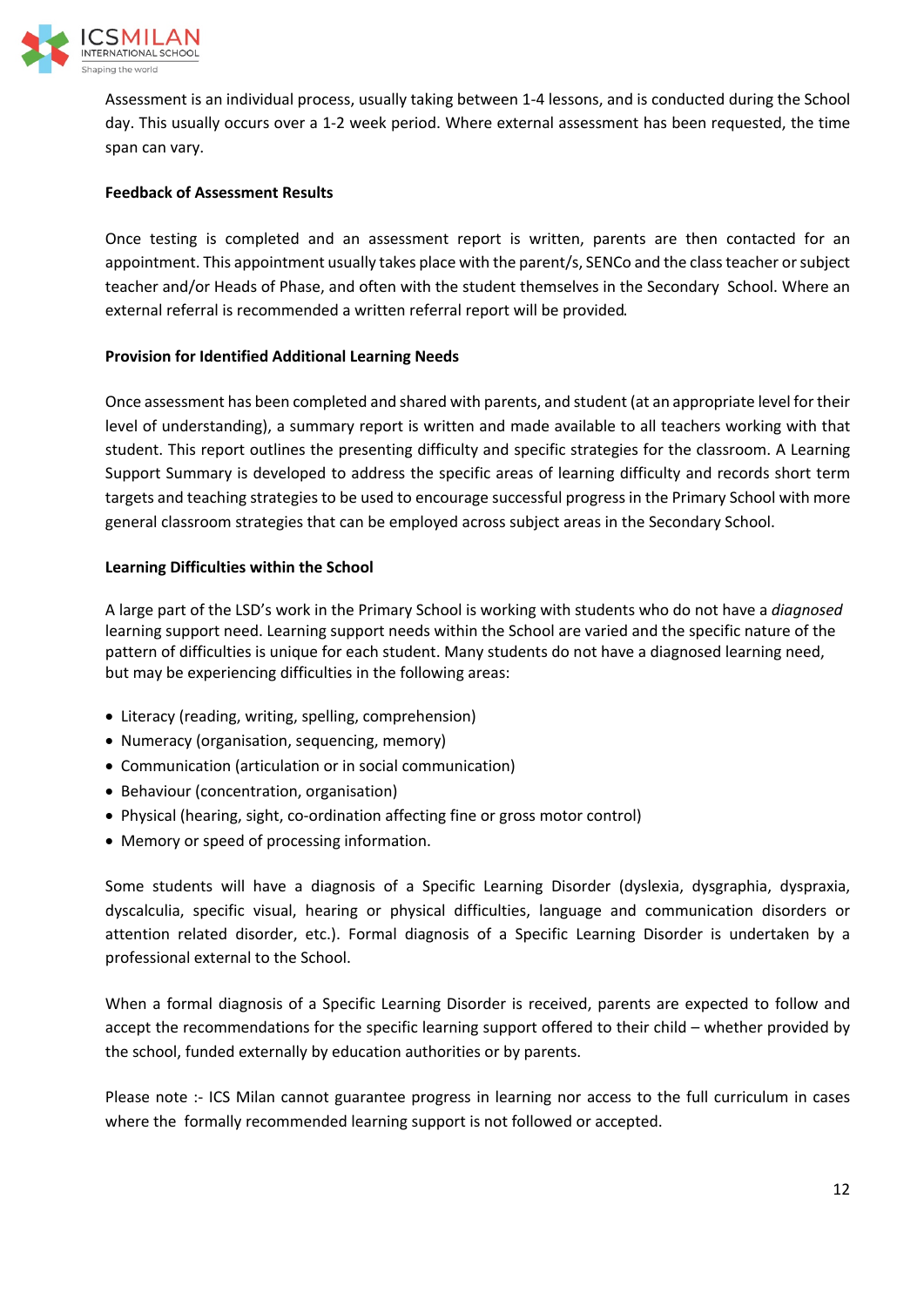

## **Learning Support Strategies**

Some issues will coincide with English as an additional language and in this case the LSD works closely with the English as an Additional Language Department (EAL) to understand how best to manage the difficulties.

Students may have a combination of the following targeted support strategies to address their needs:

- Teacher consultation
- In-class task differentiation
- In-class support by the LSD
- Withdrawal group support
- Withdrawal individual support
- Home-support programme as parents are encouraged to support their child
- Special exam arrangements.

#### **Continuity of support**

The Learning Support teachers are available to discuss progress at parents conferences or by individual appointment at any point throughout the School year. Reports are frequently made available to parents and a referral report is always provided in the case of a request for external assessment.

A Learning Support/SEN register is available to all teachers on the shared teacher folder.

The School MIS is updated with students with individual learning needs.

The LSD attends end of Year 6 transition meetings with Secondary School form tutors.

Members of the LSD attend pastoral care meetings to ensure continuity of care and identification of learning issues.

The SENCo meets termly with the Heads of Phase along with the Italian Coordinators to review student need provision in student progress meetings

Reviews occur regularly with the learning plan adjusted according to the progress a student has made. Students are also encouraged to take responsibility for their learning (where developmentally appropriate) and are involved in setting targets. In recognition of the important contribution parents have to offer in helping to support their child, we encourage the active partnership of parents through on-going dialogue.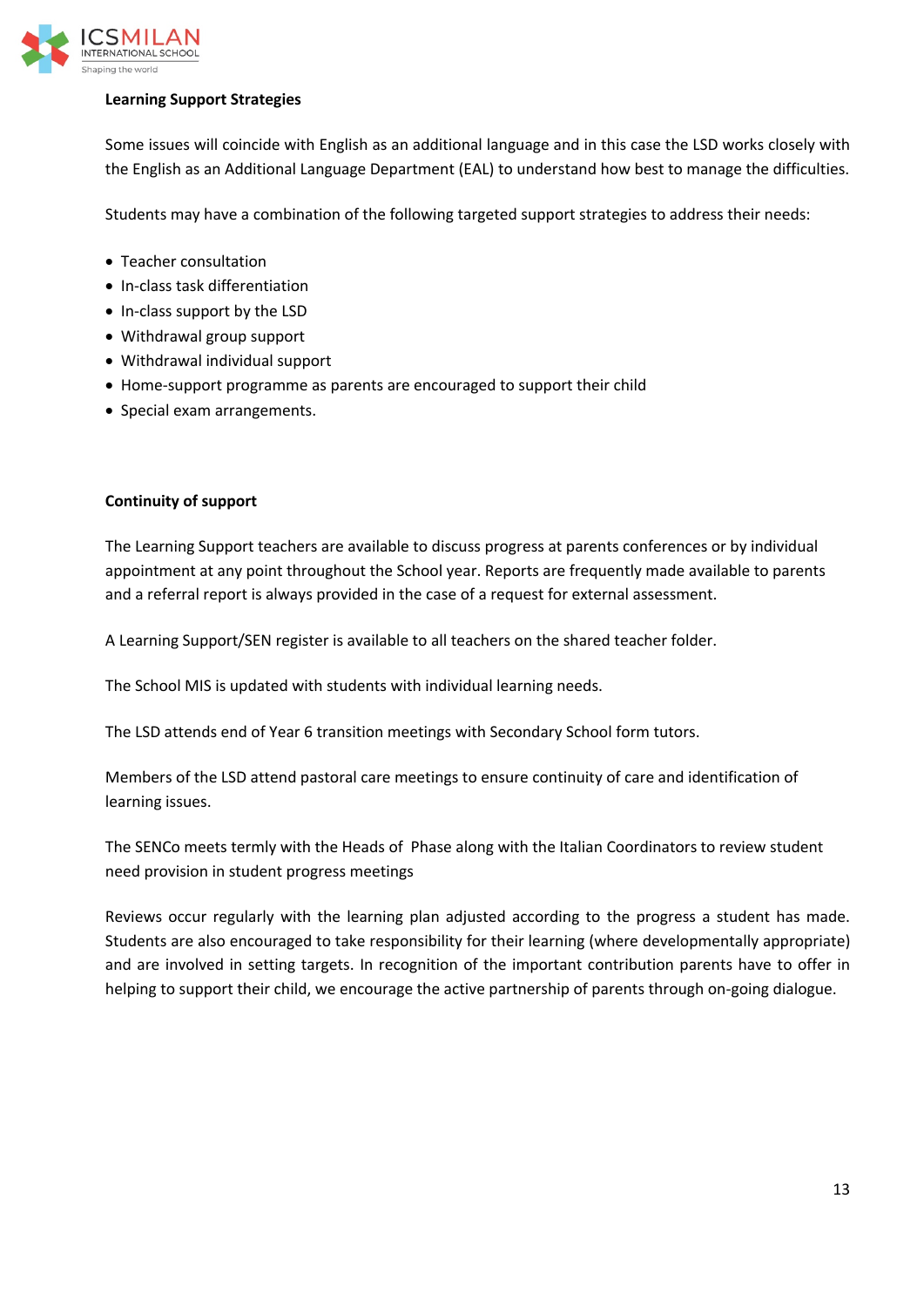

Appendix A

# **The person responsible for overseeing the creation and monitoring of the PEP/PEI is the designated school SENCO (Special Educational Needs Coordinator)**

#### DOCUMENTANTION FOR AN INDIVIDUALISED/PERSONALISED PLAN

Inclusion is articulated in terms of:

- Subject knowledge, recognition of learning difficulties and needs in class (teachers' attention, use of observation grids, meeting with parents and individual discussion with the students)
- 1. Definition of the **Personalised Educational Planning** (**PEI**)-

The personlised Education Plan (PEI):

- a. describes the specific condition of the student and his/her environment, his/her functioning considering his/her participation and environmental factors;
- b. integrates educational, rehabilitation and socialising projects, as well as the cooperation between the school and additional organisations;
- c. provides a clear and consistent learning plan which includes the various linked responsibilities (clinical diagnosis, functional diagnosis, *profilo di funzionamento*, PEI edited in the previous year, analysis of the point of departure.
- d. lays the foundations to promote the student's personal Independence. The LSD and the teaching teams regularly review, discuss and update the place in consultation with each other as well as parents, specialists and social health shared with the family, the specialists and the social-health services.
- e. is developed in three annual meeting (preparation, monitoring and updating, final check); if necessary, other reviews can be arranged in meetings with the family or caregivers;

## 2. **Personalised Didactic Planning (PDP-PEP)**.

The school ensures that students with a PDP-PEP are included and catered for withing the curriculum and uses personalised/individualised teaching strategies to support their learning and participation.

The Personalised teaching plan:

- a. is written by the class teachers with the support of the family and the social-health services. In particular, the systematic observation of the behaviour and of the performance helps in monitoring and adapting the personalised curriculum for each specific need (learning and behavioural);
- b. includes the description of the strengths and areas for improvement of the student, the support tools and strategies used by the school. The LSD and the teaching teams regularly review , discuss and update the place in consultation with each other as well as parents, specialists and social health shared with the family, the specialists and the social-health services All documentation is translated into two languages (Italian and English), to encourage the cooperation between the international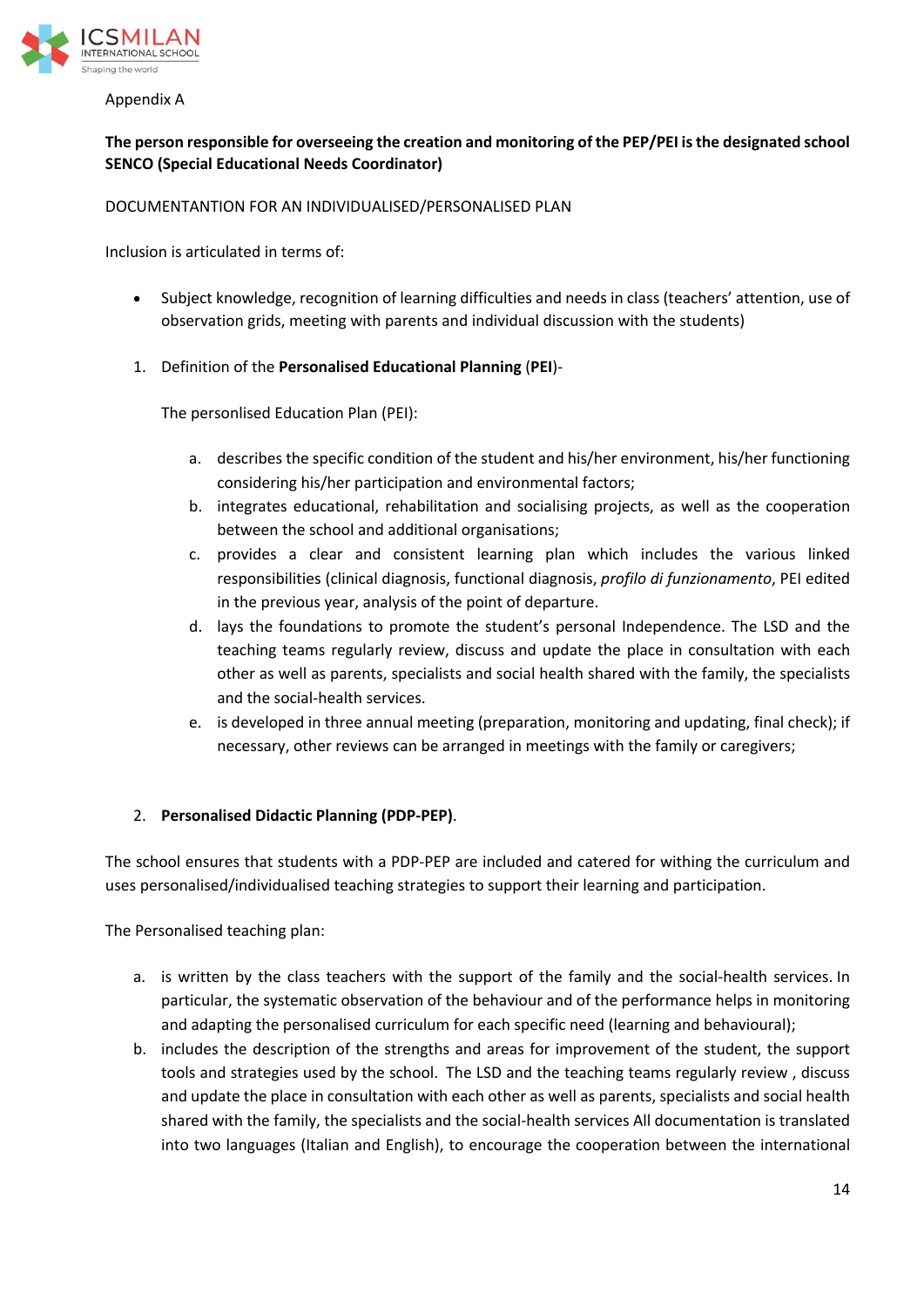

staff in planning, and in an easy-readable font for special needs (Calibri);

#### **Family Involvement and Participation**

Parents/caregivers work together with the school to draw up the personalised/individualised documentation (PEI-PEP-PDP). Sharing the projects with the family is not an obligation but a way to give value to a resource (see *Path of co-educational responsibility*). For this reason, the family is involved in each step of the planning, and they sign the same documentation

# Gifted &Talented Policy

#### **RATIONALE**

*'A rising tide lifts all ships.' (Joseph Renzulli, 1998)* 

ICS Milan values all students equally and strives to ensure that each student has the opportunity to realise his/her potential in a challenging and supportive environment. The School will have, at any time, talented or gifted students, some of whom may be exceptionally able and this may be in one or more areas of learning. We believe that we can make a difference in enabling these students to achieve the greatest possible progress and recognise the value and importance of identifying and celebrating their achievements and successes. Research has shown that by making provision for the gifted, talented, the standards of achievement are raised for all students in the School. Our definition of ability recognises academic and practical performance as well as those who show outstanding artistic, musical and creative talent, physical skills, leadership qualities and the ability to process ideas and information.

#### **AIMS**

The aim of this policy is to ensure a consistent approach to the identification and support of the gifted/talented student through:

- An agreed, shared definition of the terms "more able", "gifted", "talented"
- Identification of talented or gifted student's as early as possible by GL data (CAT4) or teacher judgment.
- Identification by the use of objective assessment measures
- Meeting student's needs with a range of appropriate strategies like an extended study project.
- Raising staff awareness of the range of strategies available to them
- Providing access to a suitably differentiated and challenging curriculum
- An emphasis on creating opportunities for students to identify 'their gifts' and talents and for abilities to flourish e.g. MUN, School Council, external competitions, academic Olympiads etc
- Fostering a culture of achievement by creating a climate of learning and excellence throughout the school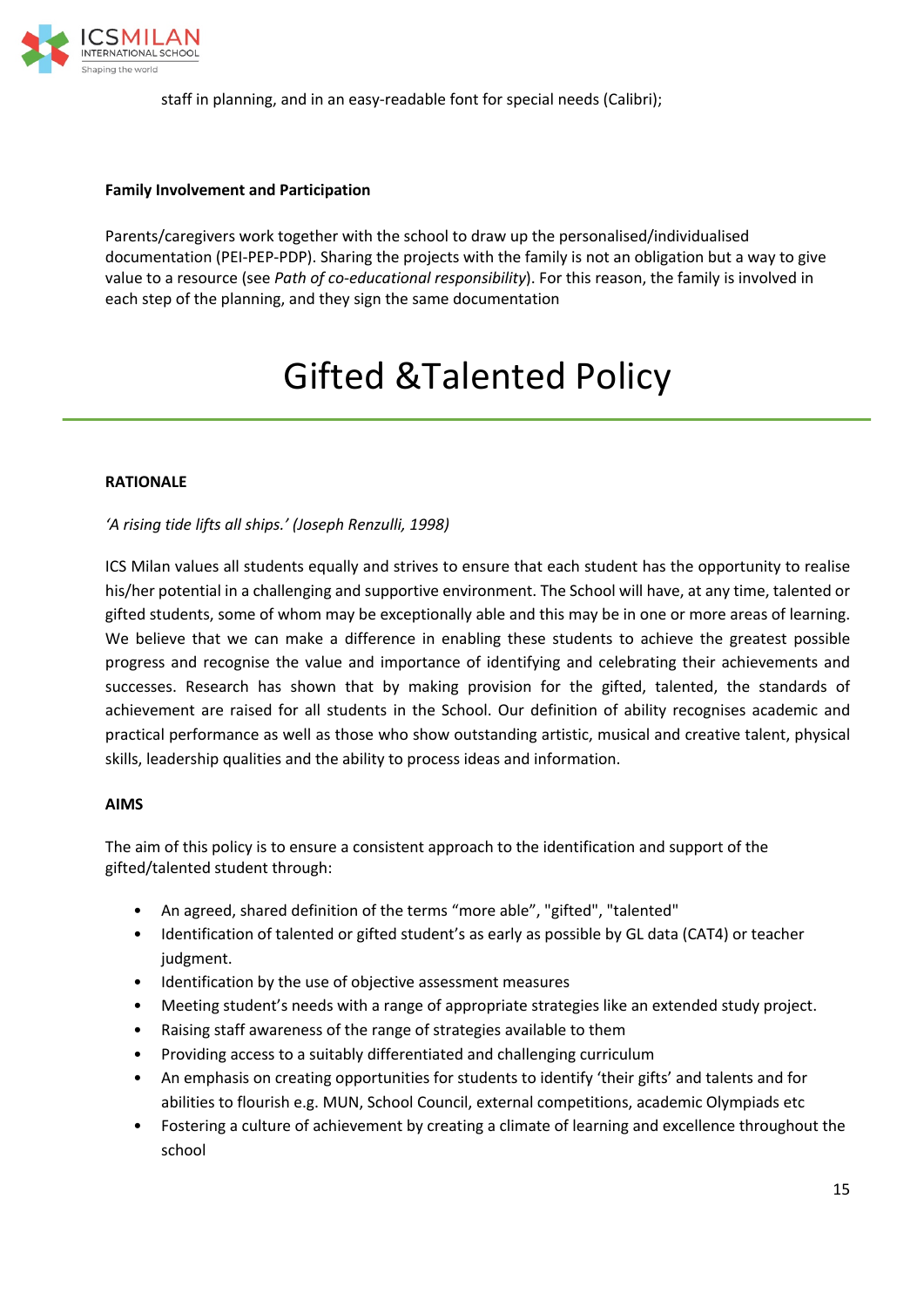

- Working in partnership with parents to help them promote student's learning and development
- Making use of links with other schools and the wider community to enhance learning opportunities

#### **DEFINITION OF GIFTED AND TALENTED STUDENTS**

#### **Gifted:**

We use the term 'gifted' to mean those students who are capable of excelling academically in one or more subjects. Giftedness is the presence of high levels of natural abilities across cognitive, creative, socioaffective and sensory-motor domains and is commonly characterised by an advanced pace of learning, quality of thinking or capability for remarkably high standards of performance compared to students of the same age.

#### **Talented:**

'Talented' refers to those students who may excel in practical skills such as sport, leadership, artistic performance, or in an area of vocational skill. In comparison with their peers, when engaged in their area of expertise.

Note: There is a significant group of high achievers whose attainment is within the top cohort of the ability range in their peer / year group, but who are not considered to be gifted.

#### **GENERAL CHARACTERISTICS OF GIFTED AND TALENTED LEARNERS**

The following characteristics are not necessarily proof of high ability but they may alert teachers to the need to enquire further into an individual's learning patterns and ability levels.

He or she may:

- be a good reader;
- be very articulate or verbally fluent for their age;
- give quick verbal responses (which can appear cheeky);
- have a wide general knowledge;
- learn quickly;
- be interested in topics which one might associate with an older child;
- communicate well with adults often better than with their peer group;
- have a range of interests, some of which are almost obsessions;
- show unusual and original responses to problem-solving activities;
- prefer verbal to written activities;
- be logical;
- be self-taught in his/her own interest areas;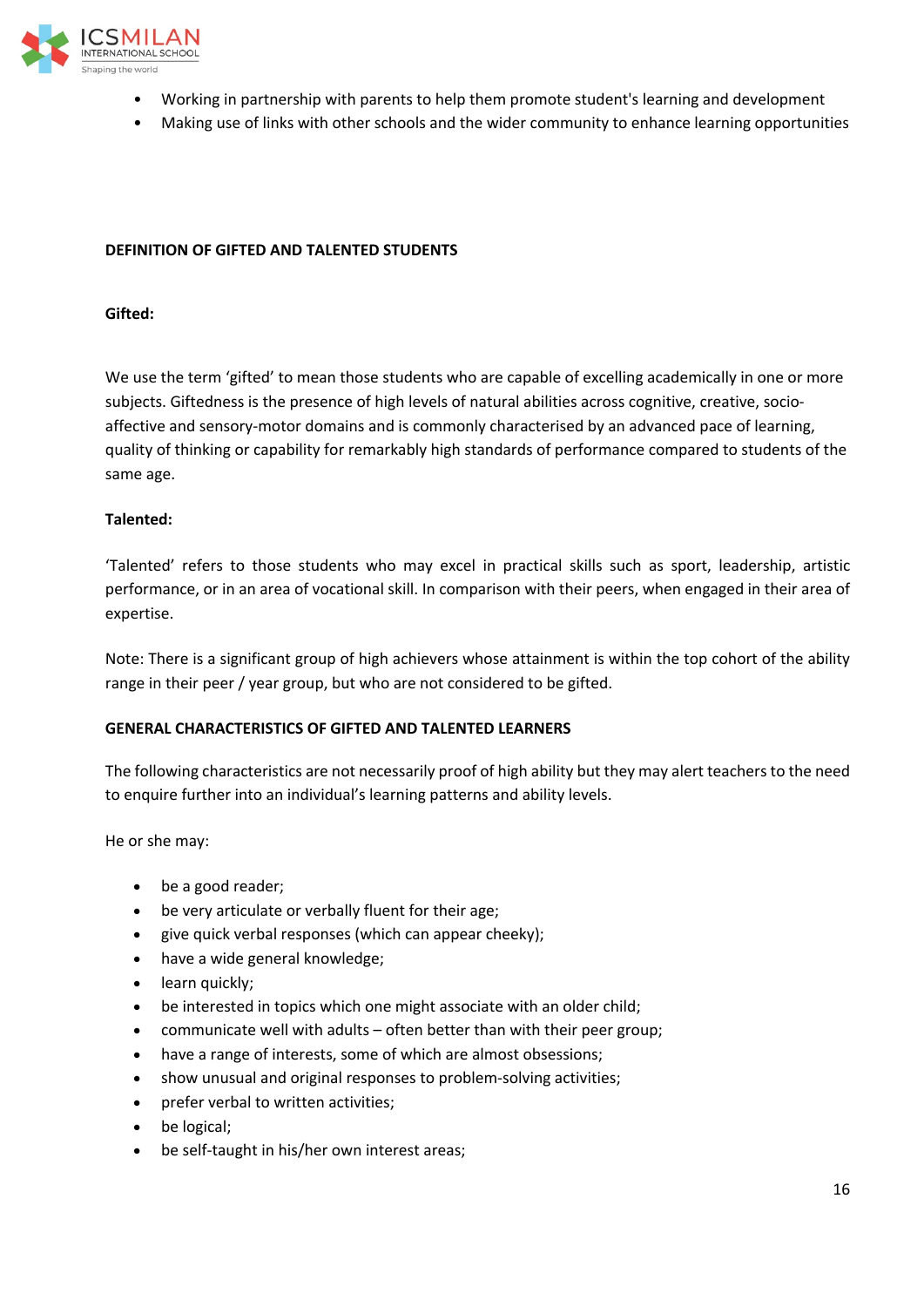

- have an ability to work things out in his/her head very quickly;
- have a good memory that s/he can access easily;
- be artistic;
- be musical;
- excel at sport;
- have strong views and opinions;
- have a lively and original imagination/sense of humour;
- be very sensitive and aware;
- focus on his/her own interests rather than on what is being taught;
- be socially adept;
- appear arrogant or socially inept;
- be easily bored by what they perceive as routine tasks;
- show a strong sense of leadership; and/or not necessarily appear to be well-behaved or well-liked by others.



#### **Underachievement**

Gifted and talented underachievers may tend to:

- have low self-esteem;
- be confused about their development and about why they are behaving as they are;
- manipulate their environment to make themselves feel better;
- tend to have a superior attitude to those around them; and find inadequacy in others, in things, in systems, to excuse their own behaviours.

Sometimes those with abilities in one or more areas of learning may also suffer from a disability or difficulty in others. This can present a considerable barrier to the achievement of potential, as well as leading to frustration and disaffection. Developing strategies and approaches to countering underachievement is an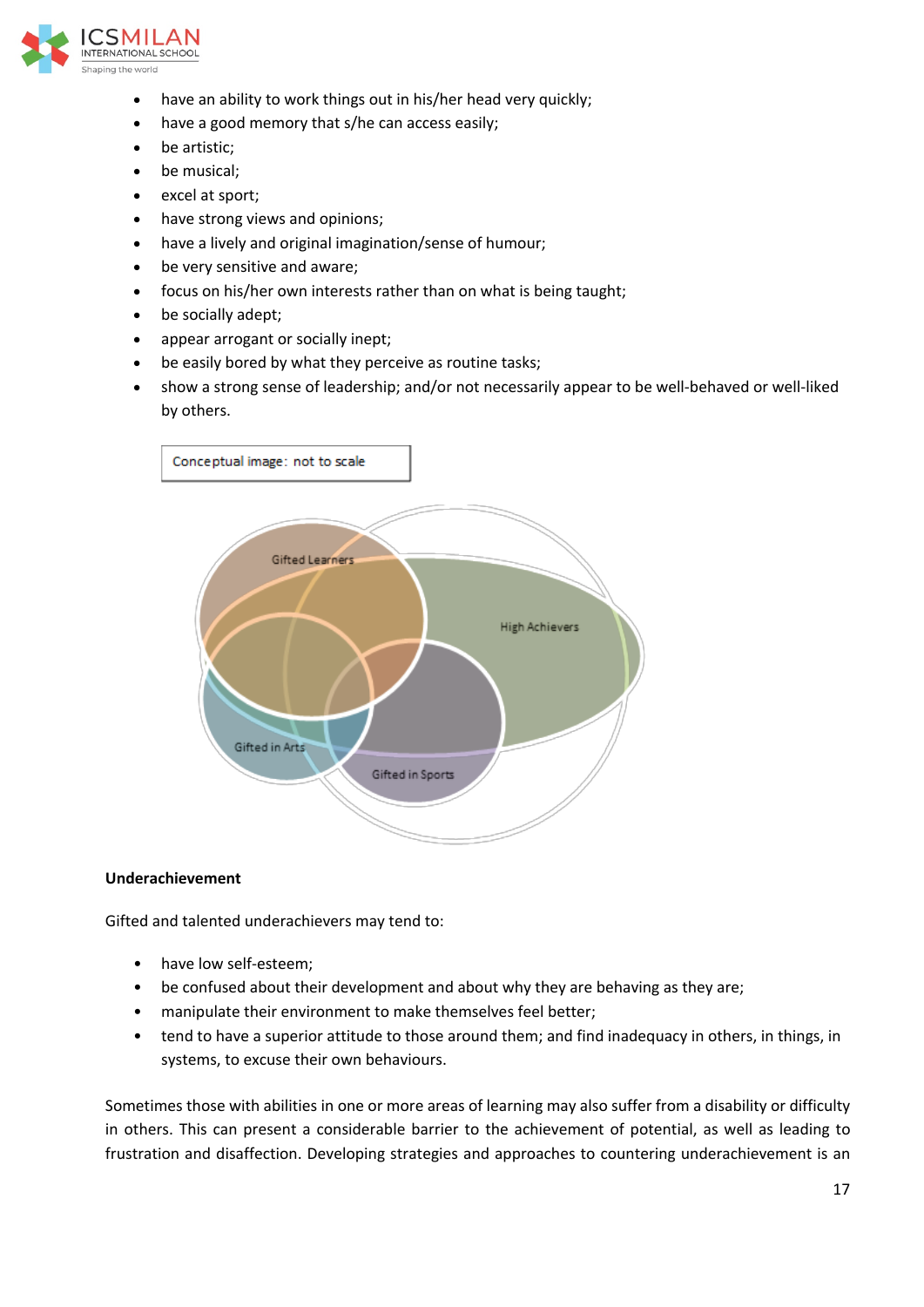

integral part of the school policy for gifted and talented provision.

The key aspects of underachievement that need to be taken into account and considered are:

What are the **indicators** of underachievement?

- What are the **causes** of underachievement?
- What are some ways of **countering** underachievement?
- Are there potential causes due to **dual or multiple exceptionalities**?

#### **IDENTIFICATION**

There is a wide range of identification strategies available to the teacher. It is important to note that no single process should be used in isolation. The identification process needs to be ongoing. In the case of children with dual or multiple exceptionalities the class teacher should liaise closely with the HoD/ Phase Leader as assessments may need to be tailored to meet the specific needs of the child.

Examples of ways of identifying students who are significantly ahead of their year group are;

- They are working at a level which is in line with 2 year groups above.
- They have a score of 127+ in CAT 4 (Primary).
- They have a mean score of 125+ in CAT4 (Secondary)

The following strategies are available to help identify gifted and talented students;

#### **Identification methods**

Both qualitative and quantitative information should be used by teachers to identify gifted and talented students. Teachers are likely to obtain the best results by drawing on a wide range of information sources.

A range of popular methods for identification are listed below.

- Teacher/staff nomination three or more nominations
- Subject-specific checklists/criteria
- School based summative and formative assessments
- Assessment of students's work
- Peer nomination
- Referral by parents with supporting documentation
- Discussions with students
- Previous school records at time of admission
- Anecdotal information, especially relating to sports, arts or out of school activities

Methods can differ between age phases and between different subjects.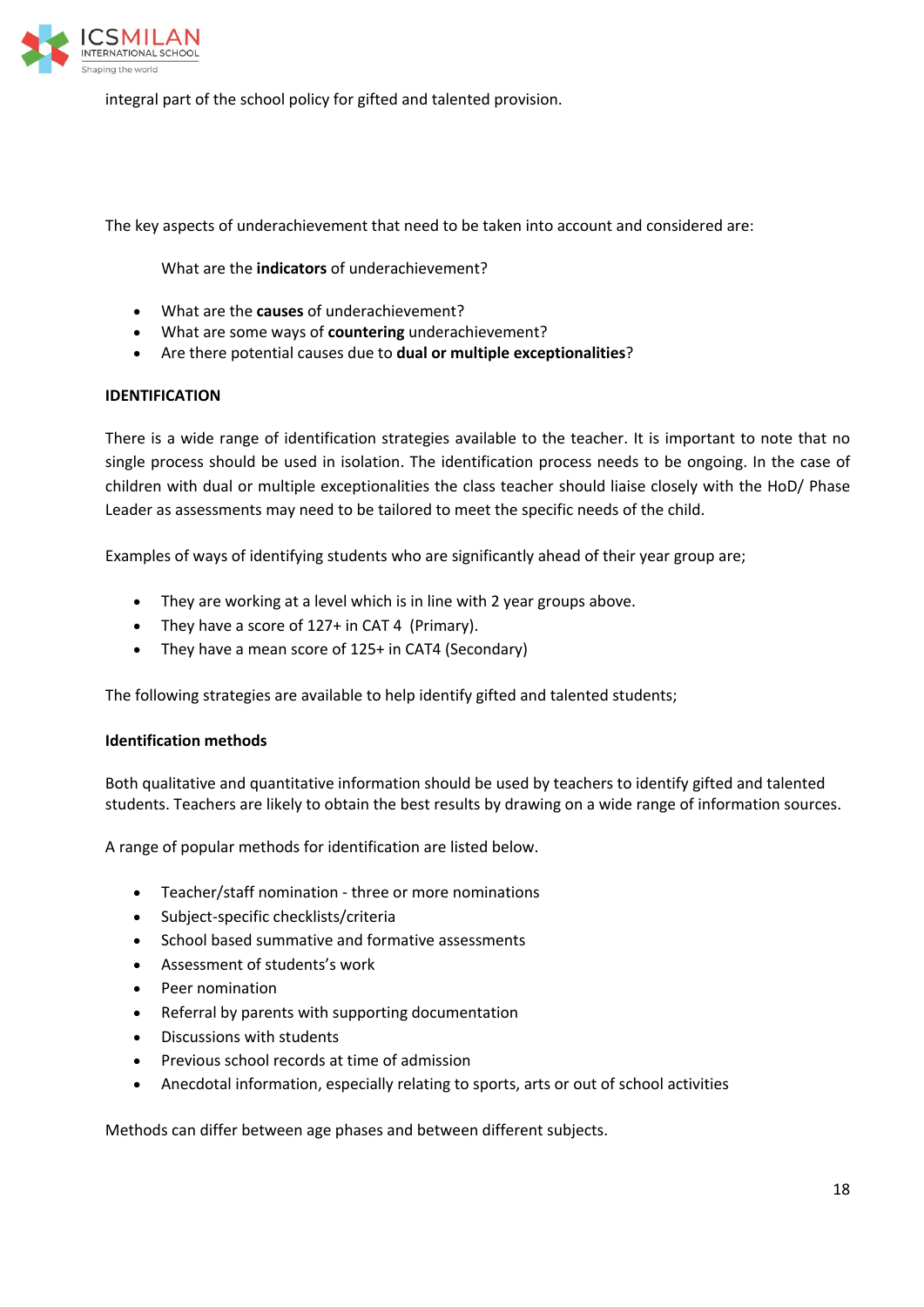

Care should be taken to ensure that identification:

- reflects ability, rather than achievement;
- includes talent areas; and
- does not unduly disadvantage any group of learners, including those from children with special educational needs and particular ethnic or gender groups.

It is essential that the level of giftedness of students is identified in order to identify the small number of students who are 'highly gifted'. It is probable that these students will need a different level of provision, including a Learning Profile.

#### **ASSESSMENT METHODS**

- Teacher observation
- Benchmark tests/assessments
- Response to increased challenge
- Provision of opportunity
- Response from external agency e.g. sports club, community

Once identified the class teacher will work alongside the Phase Leader to validate this nomination with assessment data. If agreed that the criteria are met, the student's name is entered in the School's G&T register and parents may be invited to the school to discuss ways in which the student's needs can be met and how they can be supported.

#### **Method of Working**

The class teacher will:

- Take steps to liaise with Head of Phase and identify 'gifted' and 'talented' students
- Assess/gather data to support the nomination
- Liaise with Head of Phase and parents throughout the time the student is in their class
- Agree, plan and implement appropriate provision
- Record strategies to be used
- Include provision in medium & short term plans, as appropriate
- Review provision regularly

It is the role of the Head of Phase to:

- Liaise with class teachers
- Make the teacher aware of the assessment data required
- Collate the assessment materials and results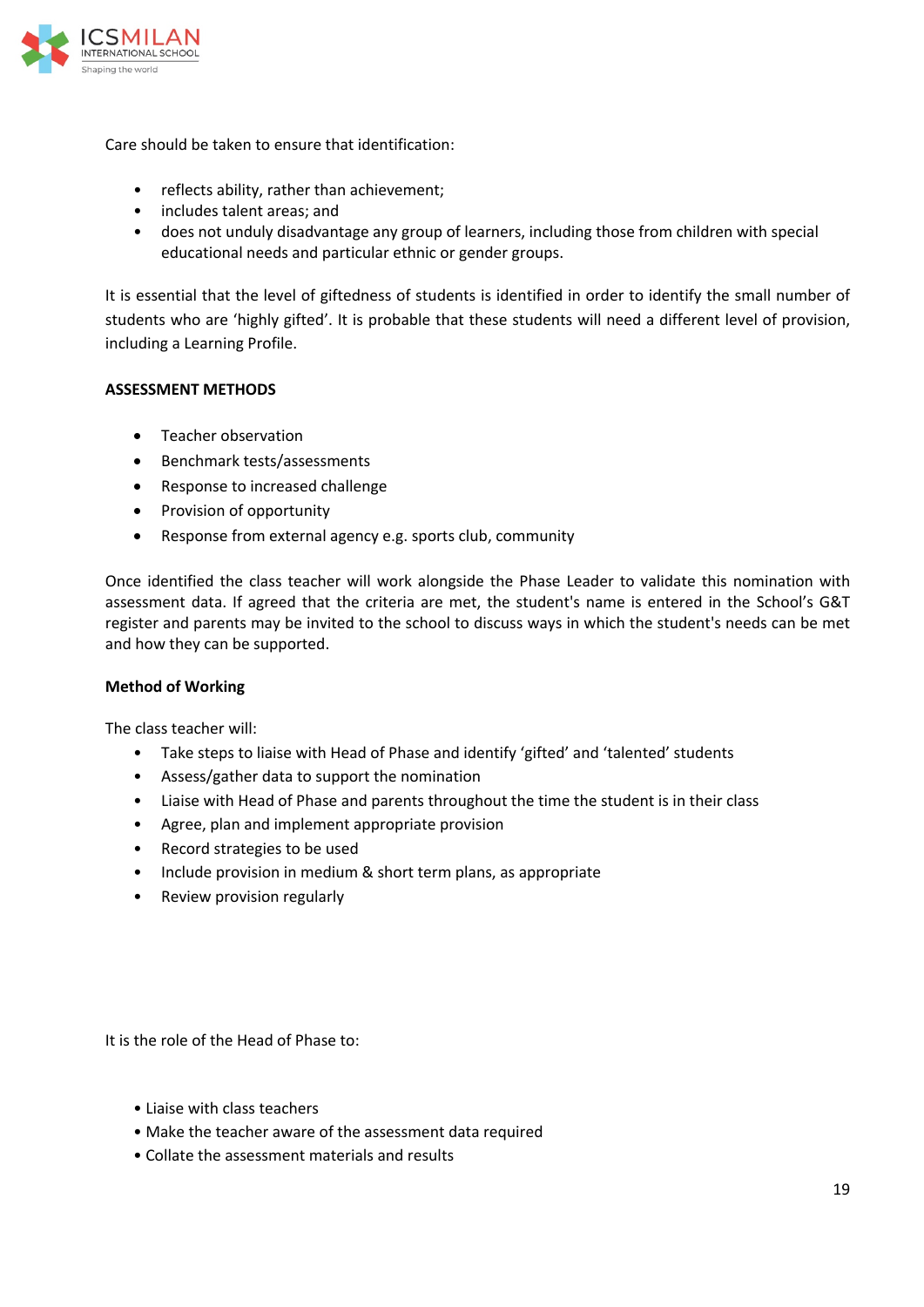

- Work with the teacher to support the student and plan provision
- Contact parents and keep them informed
- Maintain the G&T register and update annually
- Work with all parties to decide upon the strategies to be used to maximise learning and development
- Liaise with and arrange other agency referrals as appropriate Review provision on a regular basis
- Review the effectiveness of the policy

#### **PROVISION**

#### **Provision within School**

Where a student is gifted or talented in one or more areas, they will be supported with high expectations and planning within the classroom. Teachers should seek to use a variety of techniques and strategies to provide for the 'gifted' child.

Planning for the 'gifted' & 'talented' student:

- Identifying provision for 'gifted' and 'talented' students in subject policies and plans
- Identifying clear stages of development in schemes of work
- Planning a differentiated curriculum with a balance of whole class, group and individual teaching
- Restructuring class organisation or student grouping, e.g. setting
- Setting differentiated homework
- Differentiation through pace, task, dialogue, support, outcome, resource, content and/or responsibility
- Planning a variety of extension and enrichment activities

Challenging the 'gifted' & 'talented' student:

- Problem solving and investigation to develop reasoning and thinking skills
- Introduce elements of competition within and outside peer group
- Competition against self through target setting
- Opportunities for creative and productive thinking

Extending and enriching the curriculum:

- Visiting experts and range of materials and resources
- Visits/workshops from poets, writers, artists, musicians etc.
- Use of subject specialists

• Use of additional support, TA's, other adults, for one to one or group work to extend child in a specific area (social or academic)

- Links with outside agencies (music tuition, sports coaches, etc.)
- Clubs at lunchtime or after school, covering academic as well as other activities
- Participation in special competitions
- Enrichment sessions during the school year
- Activities with other schools
- Consideration of the enrichment activities provided by outside associations and organisations

#### **Provision outside School**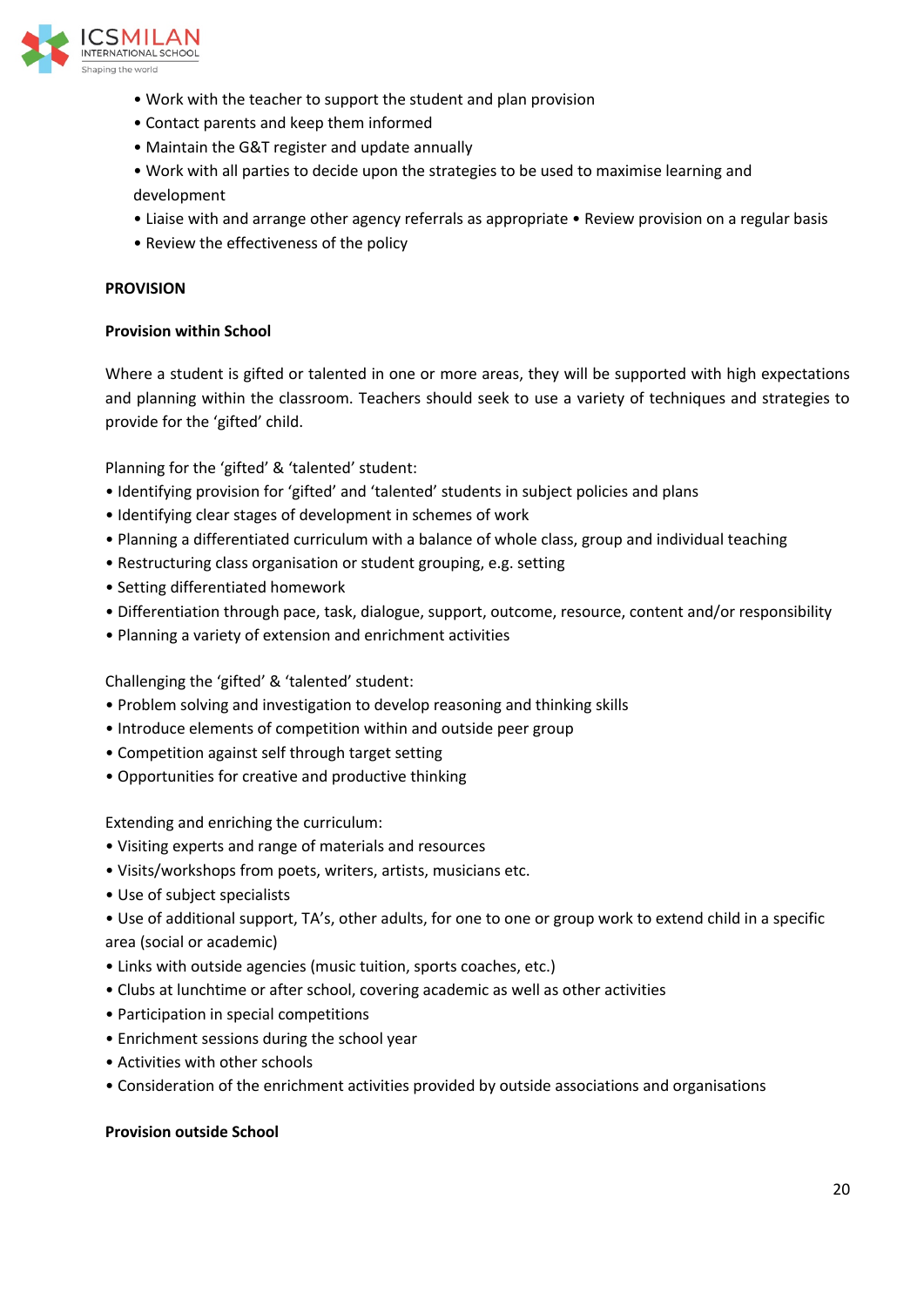

The most effective support the school can provide to parents of 'gifted' and 'talented' students is via open communication of information about progress and strategies adopted.

The school will need to make use of:

- Subject specialists
- Visiting experts
- Specialist clubs and societies
- National Associations
- The Internet

#### **CONTINUITY AND PROGRESSION**

- Information on students is provided on transfer between classes
- Information on students is provided on transfer between schools

#### **MONITORING, ASSESSMENT AND EVALUATION**

Student achievements will be monitored and evaluated. This process will include:

- Regular observation and recording of progress across the curriculum
- Encouraging students to assess and review their own performance
- Valuing out of school achievements
- Intervention activities to prevent underachievement

#### **CONTINUING PROFESSIONAL DEVELOPMENT**

- Appropriate in-service training for all staff
- Involvement in partnership coordinator meetings and training initiatives

#### **GIFTED AND TALENTED INDICATORS RELATED TO PHASE**

| <b>EARLY YEARS</b>                  | <b>PRIMARY</b>                       | <b>SECONDARY</b>            |
|-------------------------------------|--------------------------------------|-----------------------------|
| Is it precocity or giftedness?      | Needs fewer steps in process         | Questions rules/authority   |
| Uneven development                  | Enjoys increased pace                | Non-conformity              |
| Gets cross if task too<br>easy/hard | Needs less instruction &<br>practice | High ability/low motivation |
|                                     |                                      |                             |